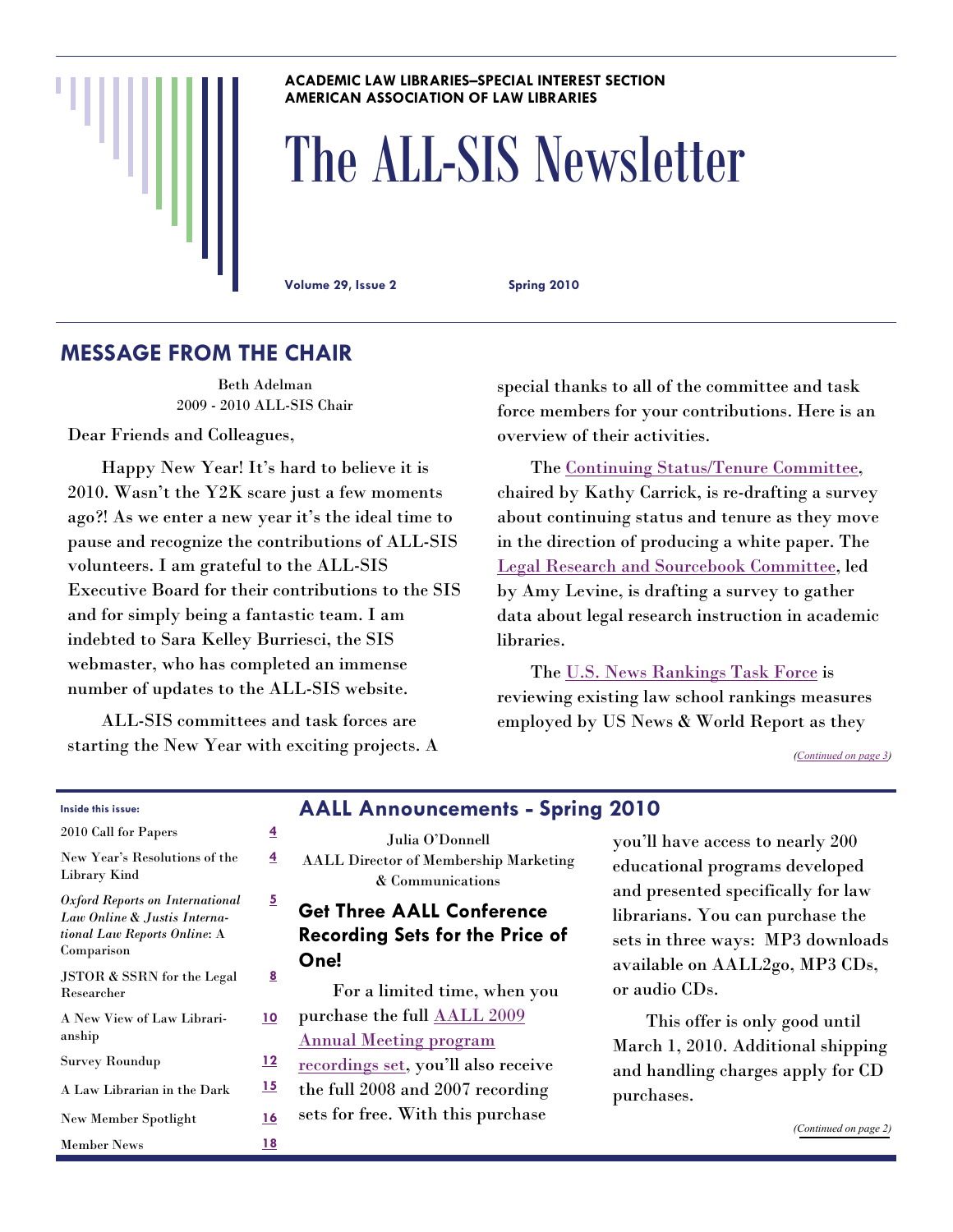# <span id="page-1-0"></span>**AALL Announcements, Cont'd**

#### **Just Released: New Edition of "How to Research a Legal Problem: A Guide for Non-Lawyers"**

 The [AALL Legal Information Services to the](http://www.aallnet.org/sis/lisp/)  [Public Special Interest Section](http://www.aallnet.org/sis/lisp/) recently published a new edition of [How to Research A Legal](http://www.aallnet.org/products/HowToResearchLegalProblem.pdf)  [Problem: A Guide for Non-Lawyers](http://www.aallnet.org/products/HowToResearchLegalProblem.pdf). This free, informative seven-page online guide is intended to help non-lawyers find legal rules that can resolve or prevent conflict.

 Avoiding jargon throughout, the booklet covers the basic steps in legal research. It also describes basic sources of legal information, giving examples of legal encyclopedias, treatises, articles, codes, reporters, and digests. Download a free copy (or more!) today.

#### **Get a Free Year of AALL Membership with Nonmember Annual Meeting Registration**

 New this year AALL is offering nonmembers a complimentary one-year membership when they register for the [AALL Annual Meeting and](http://www.aallnet.org/events/)  [Conference,](http://www.aallnet.org/events/) held July 10-13 in Denver. The membership includes:

- Career resources, such as the online AALL Career Center and continuing education to help you learn new skills to advance in your career;
- Access to specialized information created just for law librarians, such as the AALL Biennial Salary Survey and the AALL Price Index for Legal Publications;
- Subscriptions to the monthly magazine, AALL Spectrum, and quarterly journal, Law Library Journal, to help you keep up on the latest trends in law librarianship;
- The opportunity to network and connect with other law librarians from across the country who share similar interests and are facing the same challenges;

 Discounted rates on all AALL products and services, such as publications, webinars, and online job postings,

[Annual Meeting registration opens February](http://www.aallnet.org/events/10_registration.asp)  [17](http://www.aallnet.org/events/10_registration.asp). Be sure to take advantage of this special offer for nonmembers.

#### **AALL2go Pick of the Month**

 AALL's Continuing Professional Education Committee presents the AALL2go pick of the month: [Technical Issues & Practical Matters: A](http://www.softconference.com/aall/sessionDetail.asp?SID=169276)  [Law Librarian Q & A on Legal Technology](http://www.softconference.com/aall/sessionDetail.asp?SID=169276).

 This 2007 webinar was moderated by Robert Farmer, instructional services/research librarian at Jones School of Law Library, and presented by Catherine Sanders Reach, director of the Legal Technology Resource Center (LTRC) of the American Bar Association. Reach describes the many services provided by the LTRC that are relevant to everyone in the legal profession, especially the annual legal technology survey report on how lawyers are using technology in their practices.

 Learn more about strong trends such as mobile technology and electronic discovery, as well as lawyers' reduced reliance on paper. Among the resulting challenges are the costs of electronicallystored information and the risks associated with counting on vendors to continue to store older materials.

**Find this and more than 60 other free continuing education programs and webinars for AALL members on [AALL2go!](http://www.softconference.com/aall/default.asp)**

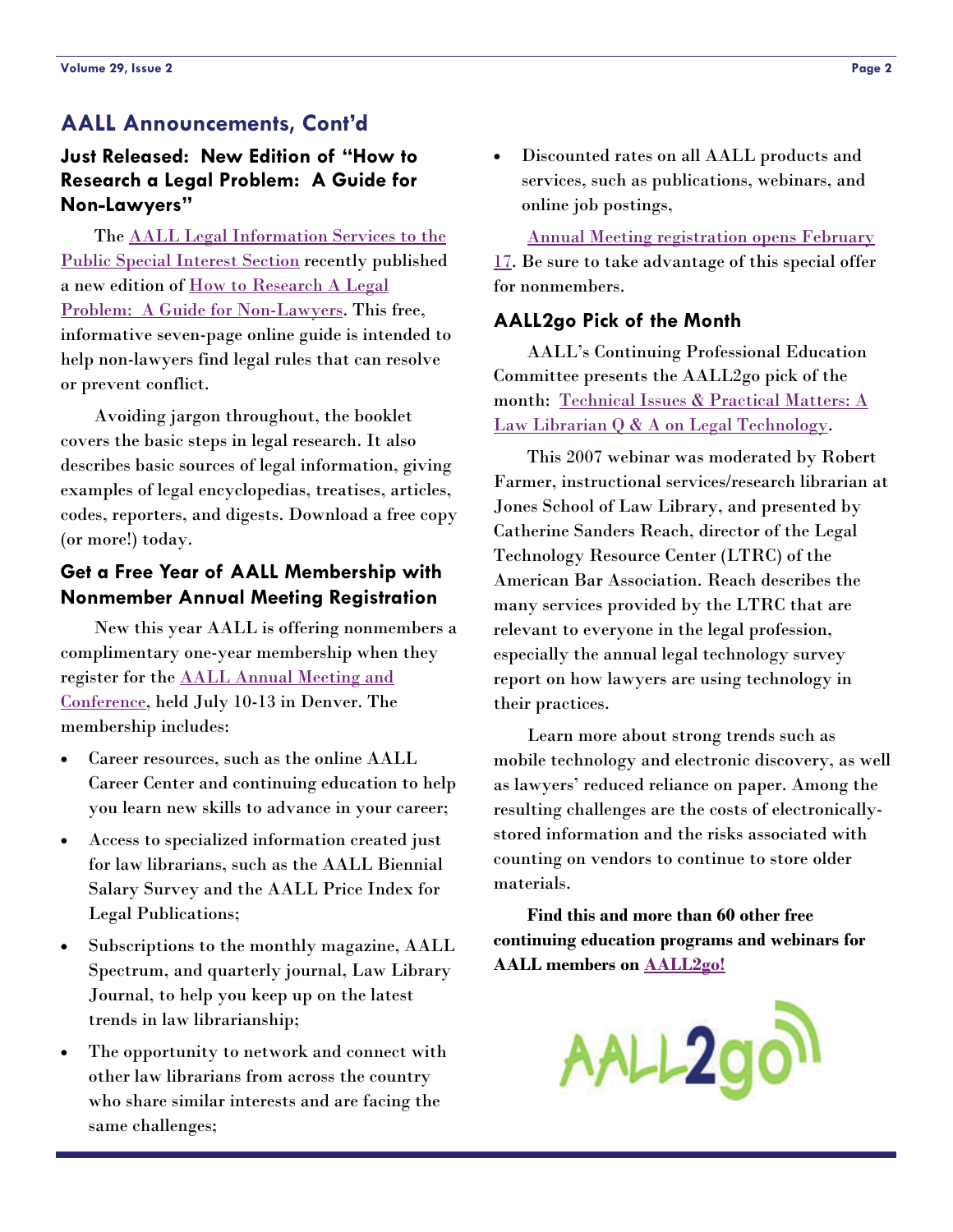# <span id="page-2-0"></span>**Chair, Cont'd**

relate to the measurement of law libraries. Chaired by Victoria Szymczak, the task force is [charged](http://www.aallnet.org/sis/allsis/committees/charges/index.asp#usnews) with the identification of appropriate library characteristics to measure and the identification of methodologies to measure these characteristics. The Task Force will submit recommendations to the ALL-SIS Executive Board by April 1, 2010.

 The Faculty Services Committee held a forum via listserv, "Overcoming Challenges of Marketing Library Services & Resources to Faculty." The forum was a lively discussion with many interesting ideas shared amongst participants. Many thanks to Toni Aiello and the entire Faculty [Services Committee](http://www.aallnet.org/sis/allsis/directories/index.asp#faculty) for making the forum a success.

 Many thanks to chair Kris Niedringhaus and [members](http://www.aallnet.org/sis/allsis/directories/index.asp#abastds) of the [Task Force for the Review of ABA](http://www.aallnet.org/sis/allsis/committees/charges/index.asp#abastds)  **[Standards for Law Libraries](http://www.aallnet.org/sis/allsis/committees/charges/index.asp#abastds) for making their** recommendations available in a [report](http://www.aallnet.org/sis/allsis/committees/abastandardstaskforce/allsisabastandardstaskforcefinal.pdf) submitted to the AALL Executive Board in an advisory capacity.

#### **Annual Meeting**

 The 2010 Annual Meeting is just around the corner. If you are seeking grant funds to supplement an inadequate travel budget please consider applying for grants:

- [AALL Annual Meeting/Workshop Grant](http://www.aallnet.org/committee/grants/grant_application.asp) (deadline April 1st)
- [2010 ALL-SIS Active Member Stimulus Grant](http://www.aallnet.org/sis/allsis/awards/criteria.asp#active) **(deadline February 28)**
- [2010 ALL-SIS Regular Member Stimulus](http://www.aallnet.org/sis/allsis/awards/criteria.asp#regular)  [Grant](http://www.aallnet.org/sis/allsis/awards/criteria.asp#regular) **(deadline February 28)**
- [2010 ALL-SIS CONELL Grant](http://www.aallnet.org/sis/allsis/awards/criteria.asp#CONELL) **(deadline March 1)**

 The ALL-SIS Programs Committee, led by Kathleen McLeod, provided a fantastic lineup of ALL-SIS Programs for the Annual Meeting.

#### **Save the dates!**

#### **Saturday, July 10**

 W-3 From Novice to Knowledgeable: Newer Directors Tell What They Had to Learn - Halfday workshop (afternoon)

#### **Sunday, July 11**

- A-1 The Bluebook: An open discussion among editors and librarians (1:30 p.m.)
- A-2 Mile High Summit on Training: Are Things Coming to a Peak? (1:30 p.m.)
- B-1 Developing Leaders: Inside, Outside, and Together (3:00 p.m.)
- C-4 Communicating with Students The Best of the Best (4:15 p.m.)

#### **Monday, July 12**

- E-1 ReMapping Faculty Services Support: New Models for Cooperation and Collaboration  $(8:45 a.m.)*$
- E-2 The Boulder Statement: Creating A Signature Pedagogy for Legal Research Education (10:00 a.m.)
- F-3 FOIA Requests and Preservation: An Emerging Collection Development Model for the Virtual Library (10:45 a.m.)
- G-1 Navigating Your Way to the Classroom: Law Librarians Teaching New Law School Classes (4:00 p.m.)

#### **Tuesday, July 13**

- K-2 Collection development tools: From 'tried and true' to 'spiffy and new!' 30 Minutes (3:30 p.m.)
- \*Alternate Program sponsored by ALL-SIS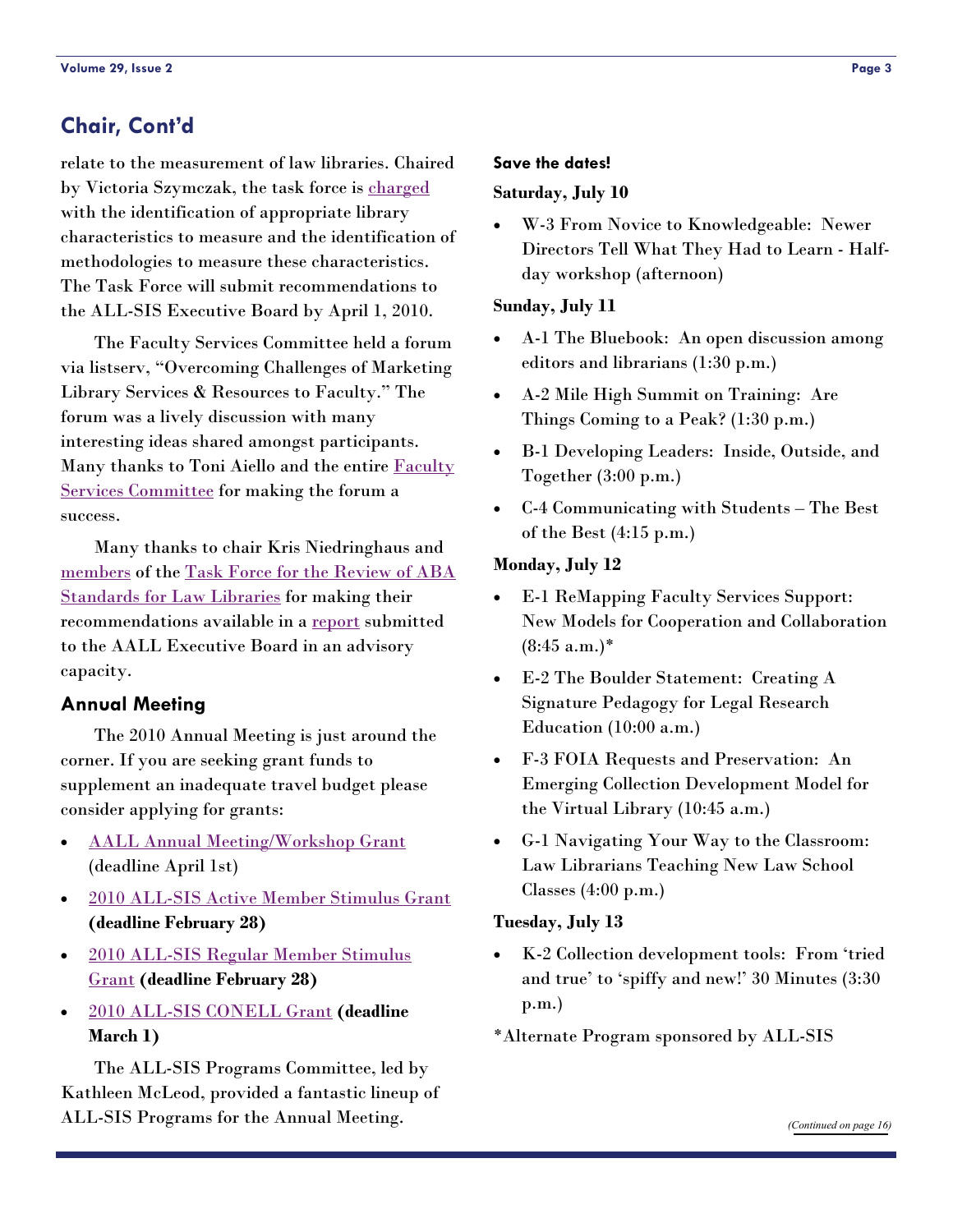#### <span id="page-3-0"></span>**The 2010 "Call for Papers" Has Begun!**

 Have you been thinking of writing an article of interest to law librarians? Need a push to get started? Well, here it is.

 The AALL/LexisNexis Call for Papers Committee is soliciting articles in three categories:

- Open Division: for active and retired AALL members and law librarians with five or more years of professional experience;
- New Members Division: for recent graduates and AALL members who have become law librarians since July 1, 2005.
- Student Division: Participants in this division need not be members of AALL. To be eligible in this category, you must have been enrolled in law school, or in a library school, information management, or an equivalent program, either in the Fall 2009 or Spring 2010 semester.

 The winner in each division receives \$750 generously donated by LexisNexis plus the opportunity to present the winning paper at a program during the AALL Annual Meeting in Denver! Winning papers are also considered for publication in the Association's prestigious Law Library Journal.

 Application form and details, including a list of past winners, can be found at the Call for Papers web site, [www.aallnet.org/about/](http://www.aallnet.org/about/award_call_for_papers.asp) [award\\_call\\_for\\_papers.asp.](http://www.aallnet.org/about/award_call_for_papers.asp)

 Selected winning papers from earlier competitions can also be found at [http://](http://works.bepress.com/aallcallforpapers) [works.bepress.com/aallcallforpapers](http://works.bepress.com/aallcallforpapers). This list can give you an idea of the range of topics that law librarians have chosen.

 Articles in the Open and New Members Division must be submitted by March 2, 2010.

 Articles in the Student Division must be submitted by April 15, 2010.

 If you have any questions, please contact a member of the AALL/LexisNexis Call for Papers Committee:

Chair, James M. Donovan, [jdonovan@uga.edu](mailto:jdonovan@uga.edu) David Hollander, [dholland@princeton.edu](mailto:dholland@princeton.edu) Connie Lenz, [lenzx009@umn.edu](mailto:lenzx009@umn.edu)

# **New Year's Resolutions of the Library Kind**

Lauren E. Schroeder, Reference/Research Librarian O'Quinn Law Library, University of Houston Law Center

 It's hard to believe that it's a new year again, never mind a new decade. Like countless other people, I decided to view that passage of time as an opportunity to develop some New Year's resolutions. However, mine are designed to focus specifically on improving myself as a librarian in 2010, and I think (unlike the usual resolutions I make) the odds are good that I'll be able to keep them!

1. **Remember how it felt to be a law student.** This May will mark three years since I graduated from law school, meaning that before long, I'll be out of law school longer than I was in. I want to make sure that I keep remembering the essence of what it was like to be inside that environment, and the emotions and experiences students go through as they work towards the J.D. The stresses of school can occasionally combine to make what would normally be classified as "a tiny inconvenience" mushroom into "AHHHHHH!!!!", let alone something like your flash drive suddenly malfunctioning just as you finish typing the final exam, or your entire computer choosing that particular moment to crash. Current law students also have to contend with the challenge of finding a job in this difficult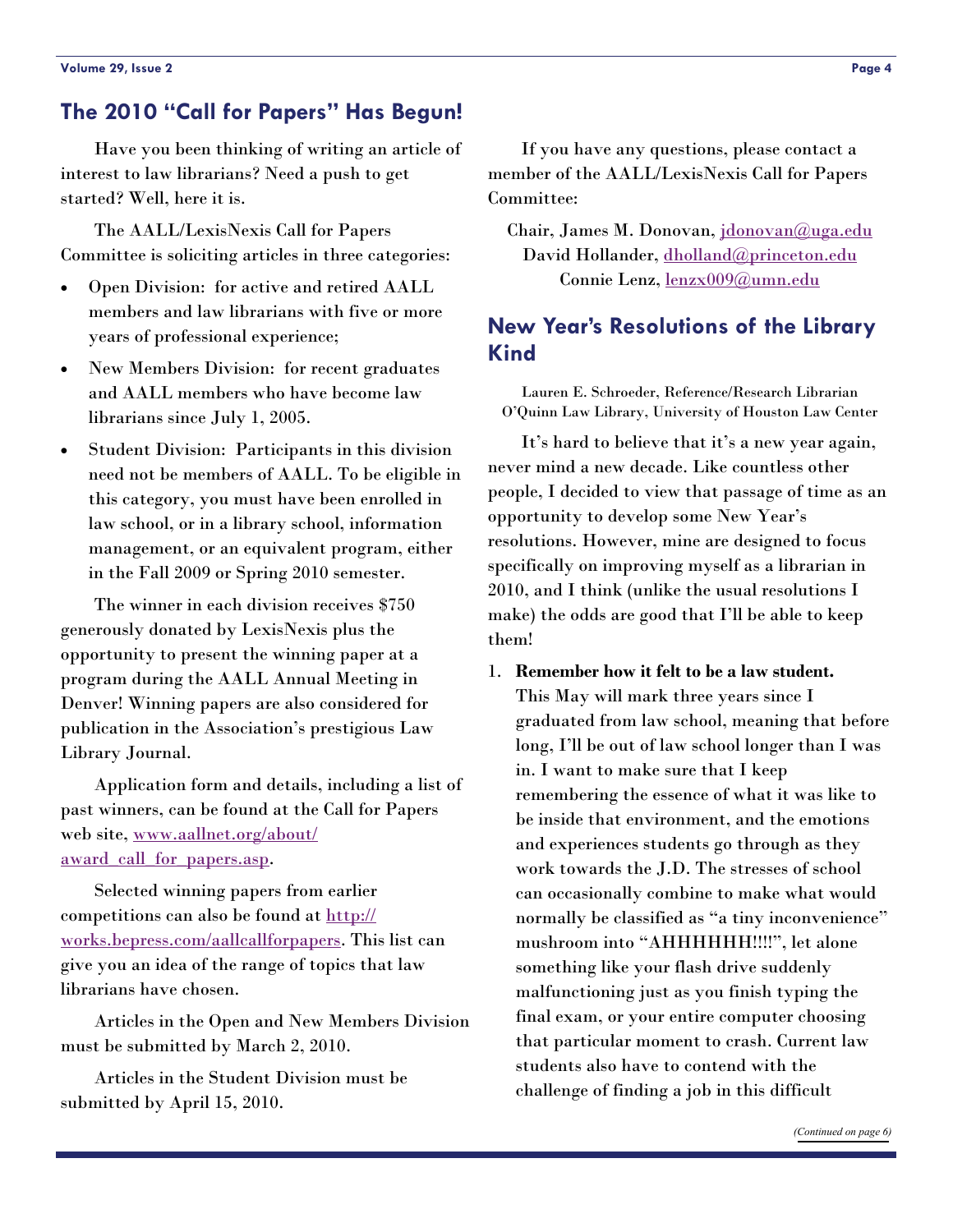# <span id="page-4-0"></span>*Oxford Reports on International Law Online* **and** *Justis International Law Reports Online***: A Comparison**

Steven Robert Miller Indiana University School of Law-Indianapolis

*Oxford Reports on International Law Online* and *Justis International Law Reports Online* are good web products for international law research. The advantages of *Oxford Reports on Inter-national Law Online* over *Justis International Law Reports Online* are the commentaries it adds to each case, its current awareness page, and the subject grouping of the international law decisions into five categories (e.g., international courts, criminal law, human rights, domestic courts, and investment claims). Justis has few commentaries added directly to its caselaw unless the case is linked to a related article. Both have equivalent features like headnotes, case summaries, citators, search engines, subject search outlines, navigation tools, and delivery options. Justis has better historical coverage, but Oxford is more current. Oxford International has over 400 domestic cases since 2000, whereas *Justis International Law Reports Online* has fewer than 60.

#### *Oxford Reports on International Law Online*

*Oxford Reports on International Law* has hundreds more current criminal cases, human rights cases, and investment cases than Justis International. Oxford translates key parts of all non-English decisions, where Justis translates fewer cases and those are much older. Justis has interactive tutorials while Oxford does not. A new edition of the *Max Planck Encyclopedia for Public International Law* is cross-searchable and includes nearly 600 of an eventual 1,700 new articles that are not available in print until 2011.

 Along with case decisions, *Oxford Reports* adds commentary that is edited and collated by experts. The commentary is not necessarily treatise-level analysis that some of us are accustomed to when

using Anglo-American law books; rather it looks much like footnote commentary that is helpful but not critical to the understanding of the case or context.

 The *Oxford Reports* include: a headnote, a summary of facts and judicial holding, a full-text of the opinion of the court (English translation if needed), a commentary from scholars, and key passages of non-English decisions that have just been published. The same is provided by Justis but not to the same number of cases. All reported decisions are linked to the Oxford Law Citator. The data provider is Oxford University Press. Justis uses JustCite for its Citator.

*Oxford Reports on International Law Online* covers international law as applied in the domestic courts of 70 jurisdictions. It currently reports on countries from every continent in the world and continues to add new reporters and new jurisdictions. Oxford has hundreds more criminal cases, human rights cases, and investment cases. It also translates key parts of all non-English decisions. Justis translates fewer cases into English.

 Oxford University Press has focused on relevant cases from the year 2000 to the present for each jurisdiction. It plans to work back through the decisions of earlier years. Oxford Reports covers caselaw not only from nation states, but from certain territorial entities that are not generally classified as nation states. This is done because judicial decisions of such territorial entities can be of interest to international lawyers, as recognized by the International Court of Justice and the European Court of Human Rights. I found some caselaw that goes back as far as 1900.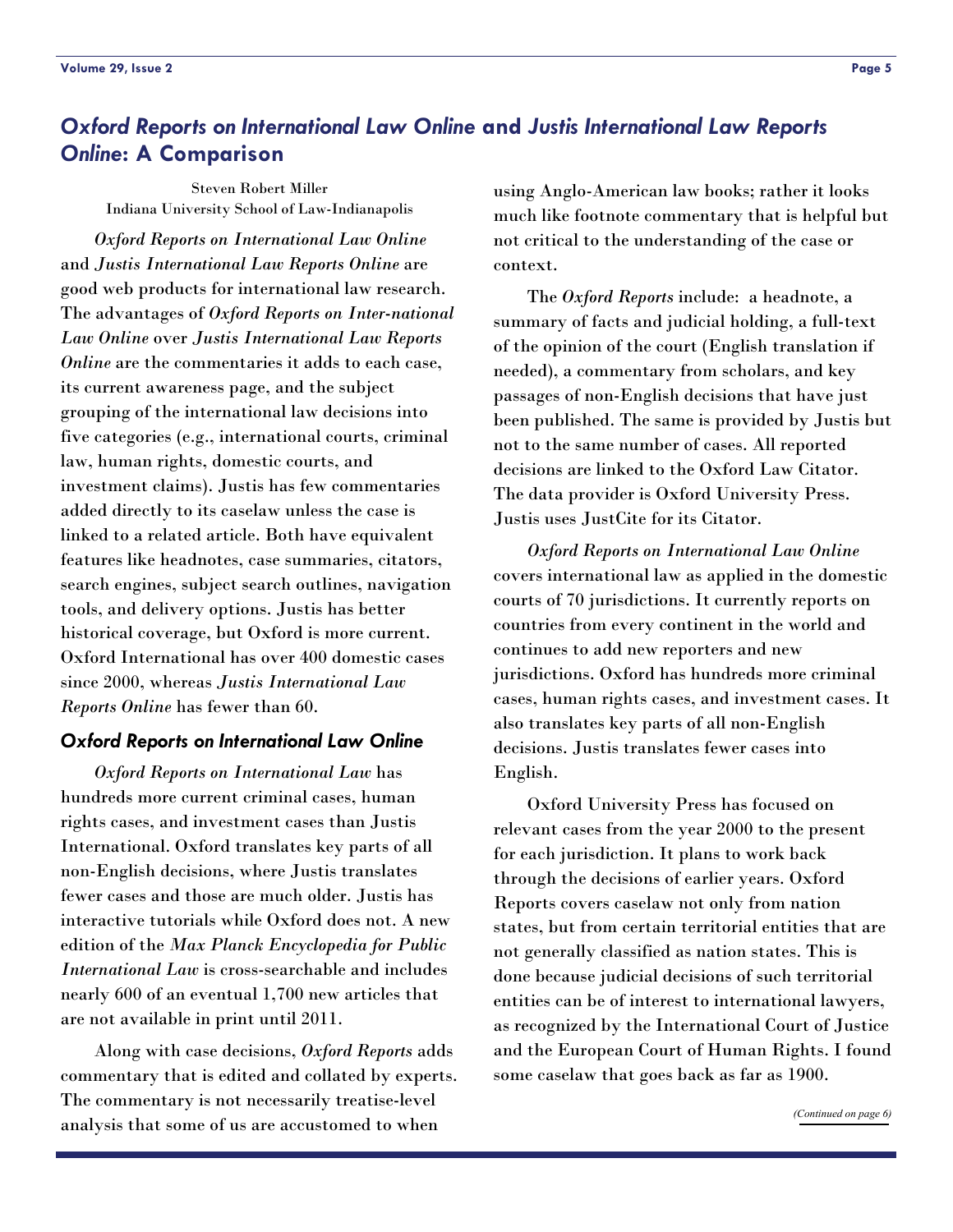#### <span id="page-5-0"></span>**International Law Databases, Cont'd**

 You can search the whole *Oxford Reports* database with the Quick Search, Advanced Search, or Subject Search. Alternatively, you can view reports by discrete subject area or date by using a box on the left-hand side of the computer screen or with the links on the navigation bar. This is similar although not identical to Justis. Both *Oxford Reports* and *Justis International* provide English translations of cases. Oxford offers a PDF option for its international reports. Justis does not provide a PDF option at this time for its new international collection although most of its other decisions and instruments in Justis' Full Text (not part of the International Law Reports subscription) are available in PDF.

#### *Justis International Law Reports Online*

 On November 3, 2008, Justis announced its new International Law Reports Online. It covers all significant cases of public international law from 1919 onwards, and I found other cases as far back as 1902. The data provider is Cambridge University Press on behalf of the Lauterpacht Centre for International Law. *Justis International* appears to have better historical coverage than *Oxford Reports*, but *Oxford Reports* is more current. *Oxford Reports* is adding cases every month, whereas *Justis* adds content four times a year.

 Justis is best known for its comprehensive *[Justis Full Text](http://www.justis.com/titles/titles.html)* product, which includes over nine centuries of UK and Irish Primary Case Law, UK and Irish Specialist Case Law, UK Statute Law, European Law, and Business Law Reports. However, *Justis International Law Reports Online* is a separate subscription from the *Justis Full Text* product.

 Justis does not provide the *International Law Reports Online* in PDF. In contrast, *Oxford Reports* does provide a PDF option. *Justis International Law Reports* also provides a headnote, a case summary,

and related articles to its reported cases. Justis uses JustCite as its Citator, and an outline feature almost identical to LexisNexis is used to quickly view parts of a case. Document navigation, print, save, email, and interactive tutorial features are among the *Justis International Law Reports Online* options.

 In conclusion, both international law reports are very good online products. Justis has a strong historical product, great navigation tools, and has a good interactive tutorial and Citator. Oxford appears more current, provides more analysis for its content, and also has great navigation tools and a good Citator. Both have excellent publishers behind their products. Both publishers have been offering special discount incentive plans for new subscribers of their international law reports.

#### **Resolutions, Cont'd**

economy. I'm going to continue being mindful of what the students who approach the reference desk may be dealing with, and use my own "past life" to guide how I relate to them. I want the fact that I have been there to come through, no matter what the situation or issue.

2. **Venture into the unknown.**

"There's always something more you can learn" - I've heard many variations of this phrase throughout my life, and while it can veer into cliché territory, it is also very true. Both law and librarianship are dynamic fields, undergoing numerous changes during a law librarian's career. Sometimes it can be daunting to just try to stay up to date with new developments in your particular subject specializations. As a reference librarian, this is a situation I face daily because patrons pose questions about anything from "How do I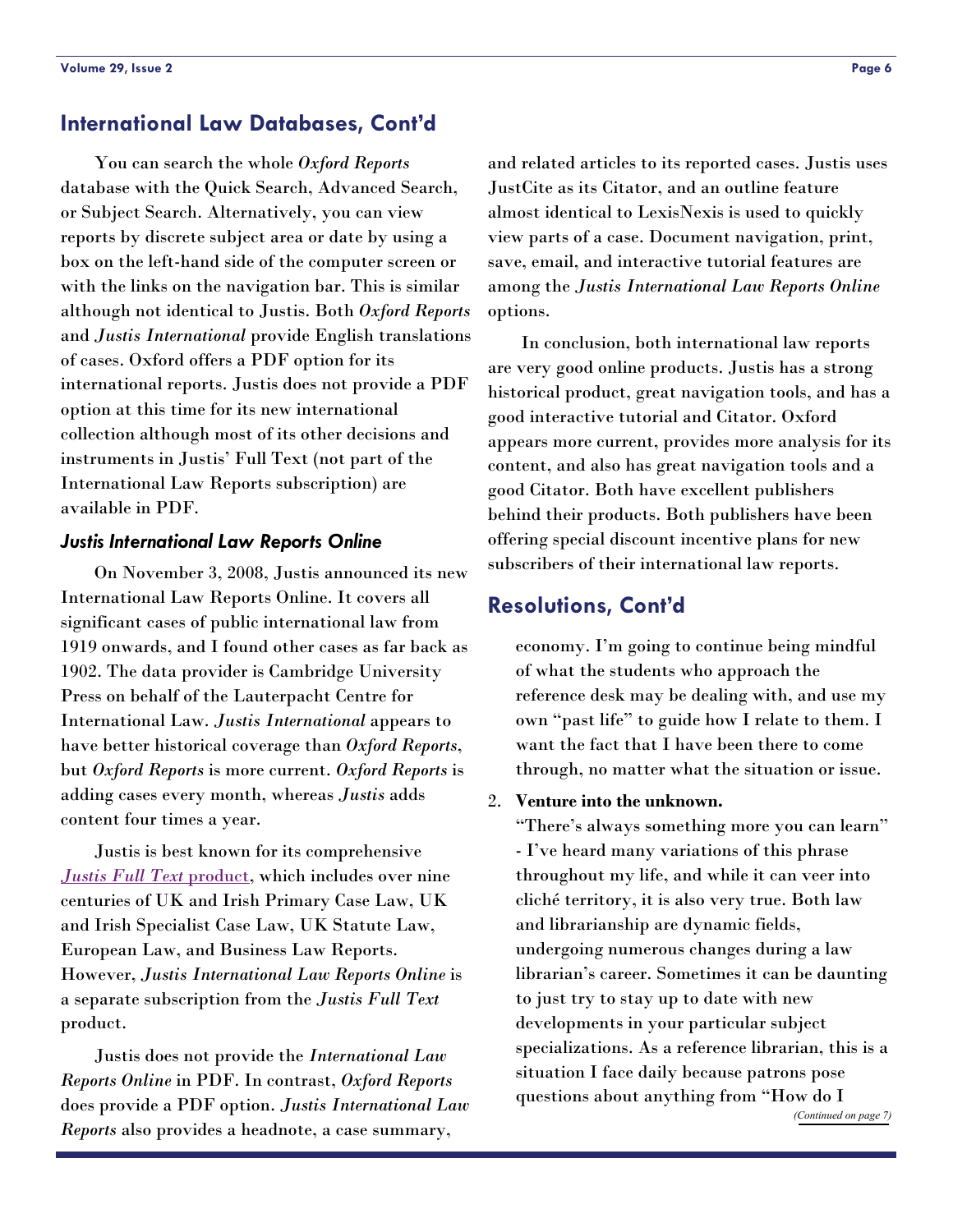#### <span id="page-6-0"></span>**Resolutions, Cont'd**

handle my own divorce?" to "I need to research Brazilian commercial law - where should I start?" Inevitably, some of those questions may leave me at a loss initially, and I have to quickly explore what seem like the most logical avenues to a satisfactory answer. Of course, it's impossible to know everything about everything, but having a stronger foundation to build on is always helpful. This year, I intend to select two or three areas of law that I have limited experience with, and work to increase my knowledge both of how they operate and the standard sources used to research them. I hope that by doing so, I will add to my effectiveness as a librarian and become a more well-rounded resource for the library's patrons to consult.

#### 3. **Be the life of the party!**

This doesn't mean that I plan to dance around the room with a lampshade on my head (although if any of you do own a lampshade and know some great dance moves, I'm not discouraging other people from giving it a try), but rather, I plan to take the initiative to become further acquainted with members of our profession, particularly at conferences and other face-to-face gatherings. Over the past few years, involvement in social networking has grown rapidly among librarians, because it allows us to form connections and share information with people worldwide. However, even though social networking provides the chance to interact with librarians in faraway places from Australia to Italy, being able to meet and talk with someone in person is still very valuable. When I attended my first AALL Annual Meeting, one of the CONELL speakers said that we should all strive to meet at least five new people each day during any kind of conference, and I have come to really

appreciate what sound advice that was. This year, I will be making a point of doing just that during every event I have the opportunity to go to. I'm looking forward to it - see you soon!

#### 4. **Go ahead. Procrastinate.**

I'm not referring to the standard method of procrastination, where everything is put off until the absolute last minute. That just leaves you feeling overwhelmed and panicked, often resulting in a finished product of far lower quality than you're capable of. Instead, I want to redefine procrastination into something more purposeful and beneficial: prioritization. The system I've constructed through trial and error during the nearly two and a half years I've been a librarian also makes use of my organizational skills because it requires listing the various assignments and projects currently in my to-do pipeline, noting when they are due, and including a general idea about how much time and effort each is likely to involve. With a better grasp of that information, I can "procrastinate" concerning the long-term items (while keeping their various deadlines in mind), which lets me finish those that are in need of immediate attention more efficiently. This more informed version of procrastination has reduced the feeling that everything is creeping up on me at once, so I've resolved to keep it up throughout the new year and beyond. It is very difficult to completely break away from a long-ingrained practice, but I hope this makes it a bit easier.

Here's to 2010!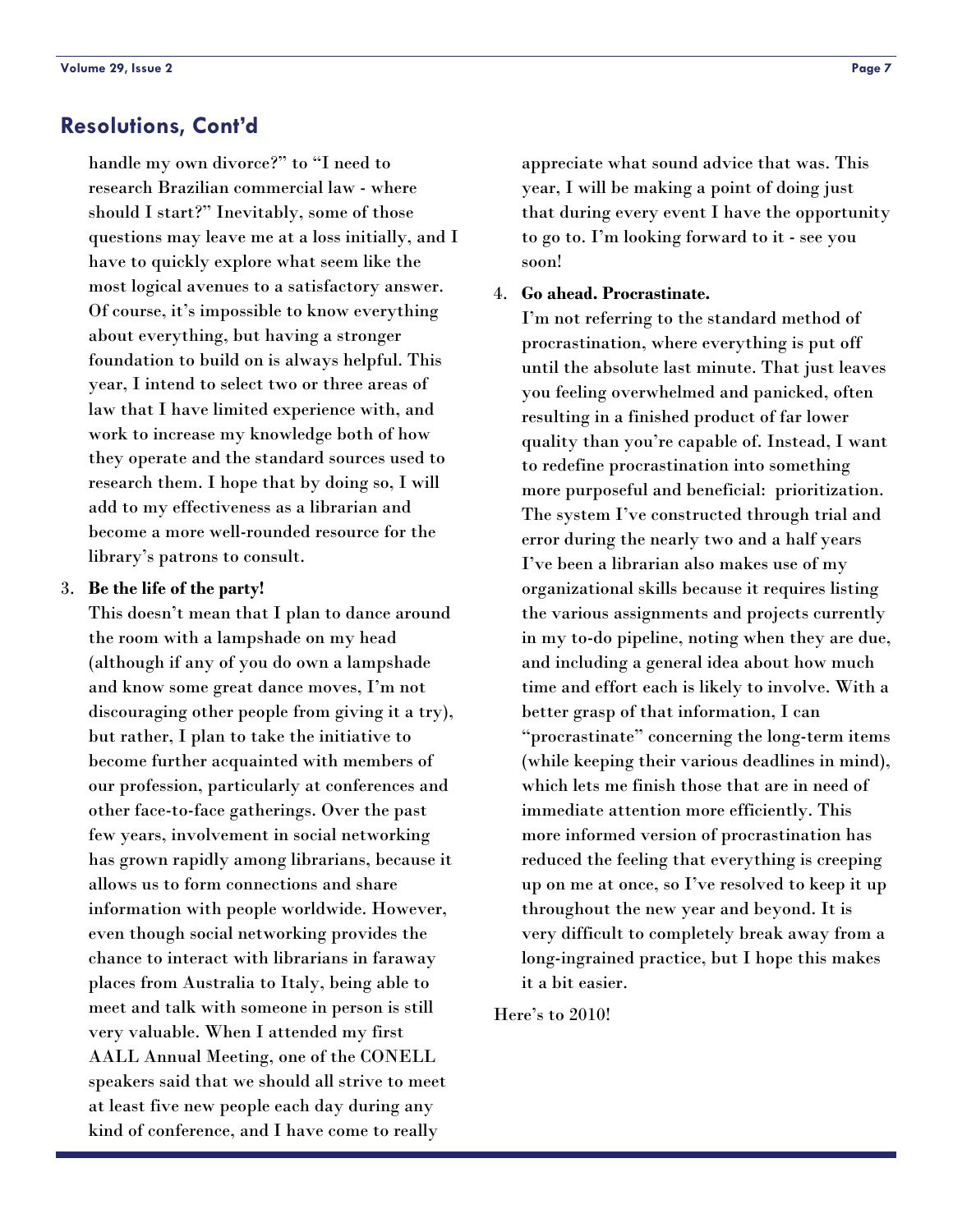# <span id="page-7-0"></span>**JSTOR and SSRN for the Legal Researcher**

Steven Robert Miller Indiana University School of Law-Indianapolis

 JSTOR and SSRN are two resources often overlooked by students and newly trained attorneys when researching various issues of law. Both JSTOR and SSRN serve to provide interrelated law and social sciences databases for several needed research purposes. JSTOR provides an archive of generally peer-reviewed articles, whereas SSRN often provides leading edge or newly published articles and working papers. However, SSRN continues to add to its database as more articles are added and as time passes since its inception. Although scholarly in nature, the academic law librarian can use both JSTOR and SSRN to help flush out case law and statutory interpretation and find context, meaning, and perspective while satisfying the research needs of its students, faculty, and attorneys. Much of the law is interrelated or woven into the fabric of social science and humanities and both resources can provide the researcher with a rich database of collected works to help in this endeavor.

#### **JSTOR**

JSTOR (<http://www.jstor.org/>) is a not-forprofit organization with a two-fold mission: (1) to create and maintain an archive of scholarly journals, and (2) to provide access to these journals as widely as possible. In JSTOR, researchers can retrieve pdf images of journal issues and pages as they were originally designed, printed, and illustrated. The journals archived in JSTOR span many disciplines. JSTOR is accessible from the website, most academic library pages, and even Facebook ([www.facebook.com/apps/](http://www.facebook.com/apps/application.php?id=2412474777) [application.php?id=2412474777\)](http://www.facebook.com/apps/application.php?id=2412474777).



 JSTOR allows the researcher to obtain articles in disciplines either directly or indirectly related to the law, including business, economics, feminist and women's studies, health sciences, history, philosophy, political science, and religion. Examples of other disciplines that are interrelated with the law include biological studies, British studies, Jewish studies, public policy, and statistics.

 JSTOR gives the user online video tutorials on many aspects of its database and on article research. The tutorials primarily help users learn to (1) construct a basic or an advanced search; (2) differentiate between a primary and secondary source; (3) locate an article with a citation; and (4) research a topic.

 One advantage to using an online resource such as JSTOR in addition to a law-focused resource is the broader focus in which the articles database in JSTOR provides the researcher. One good example of this is that of a researcher looking for information regarding specific cases other than the *Korematsu v. United States* (1944) decision, commonly referred to as the "internment cases." Most good legal databases or textbooks can provide the answer to this question. Even Wikipedia could provide the answer.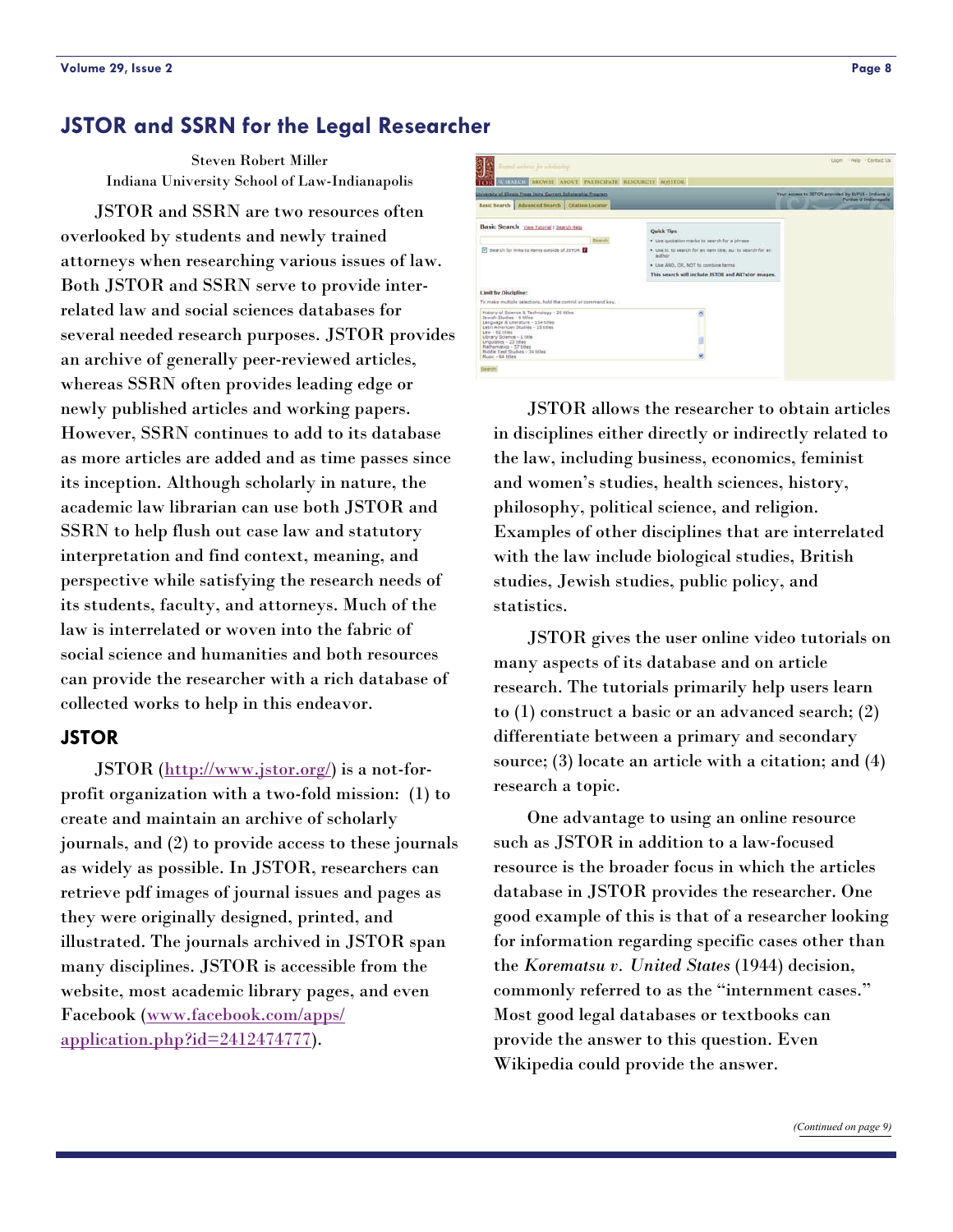#### <span id="page-8-0"></span>**JSTOR/SSRN, Cont'd**

 However, JSTOR provides articles that give historical perspective to the researcher's needs. The three cases, *Hirabayashi*, *Korematsu*, and *Endo*, are discussed in historical context in an article, Edward T. Robinson, *The Japanese "Internment" Cases Revisited*, 17 OAH Magazine of History 52 (Jan. 2003), *available at* [http://](http://www.jstor.org/stable/25163583) [www.jstor.org/stable/25163583.](http://www.jstor.org/stable/25163583) Articles and publications found in JSTOR such as the example above can be helpful to the student in seminar classes or for those doing thorough research wanting greater context or a perspective beyond the pages of the case or the statute before them.

#### **SSRN**

 The Social Science Research Network (SSRN) (<http://ssrn.com/>) was founded in 1994 by Michael Jensen and Wayne Marr to provide an efficient means to distribute scholarly research and expand the interdisciplinary approach to research. Their motto is "Tomorrow's Research Today." SSRN provides ongoing access and content and is changing the way research is distributed and is changing the way research is done. SSRN is a closely held, for-profit company. Many of the owners are corporate scholars, and they have never taken any outside money (no investment bankers, venture capitalists, or bank debt). Thus, SSRN has been funded entirely by a small group of scholars, and it is not a subsidiary of a large publishing company.



 By viewing the subject areas within the social sciences and humanities, researchers can use the SSRN database for a broader view of the research being produced around the world. SSRN also is accessible from most university library web pages and Facebook ([www.facebook.com/pages/](http://www.facebook.com/pages/Rochester-NY/SSRN/36086731835) [Rochester-NY/SSRN/36086731835\)](http://www.facebook.com/pages/Rochester-NY/SSRN/36086731835). The Legal Scholarship Network (LSN) ([http://ssrn.com/lsn/](http://ssrn.com/lsn/index.html/) [index.html/\)](http://ssrn.com/lsn/index.html/) is one of eighteen research networks. Articles included in the SSRN database include both published and forthcoming articles and those that are part of a university or law school working papers series. Articles about cutting-edge topics often can be found in the SSRN database first because of the time-sensitive nature of the content and the availability of the article in SSRN before its publication in a law journal.



 You can search the SSRN database for articles and then download articles of interest. An SSRN download starts with the reader visiting the article or working paper's abstract page. Readers who want to read the article or paper can then download the full-text of the article in a pdf format. Some articles however are unavailable or are available for a fee. Citation and abstract information is available for all articles found in the SSRN database. The advantage of the SSRN database is the availability of forthcoming articles not yet published anywhere in print or online. *([Continued on page 17\)](#page-16-0)*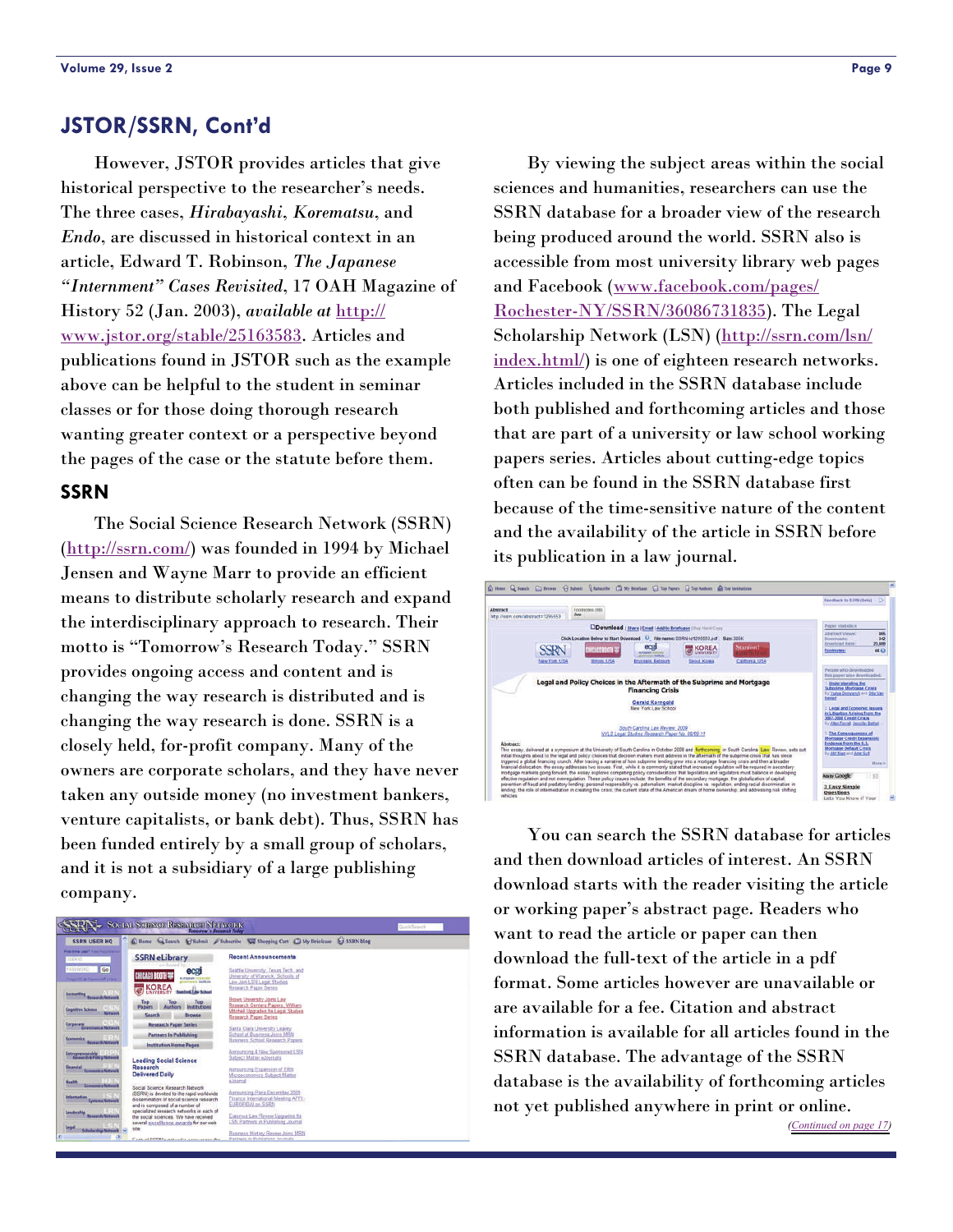# <span id="page-9-0"></span>**A New View of Law Librarianship**

Jennifer Allison Pepperdine Law School

*Note: This is the second in a series of columns about the experiences of those new to the academic law librarianship profession--ed.* 

 In my previous column, I briefly alluded to my selected topic for this issue: THE NAME DILEMMA. Maybe this is not such a big deal for many librarians, but I have actually lost sleep (okay, only a little) thinking about this.

 To understand why this is a dilemma for me, some background would probably be helpful. In my previous work life, I was a technical writer in the software industry for several years. This was in the 1990s, when a lot of young, smart, enterprising people were creating their own tech companies. At these places, people came to work in jeans and flipflops, guzzling gallons of Mountain Dew and Red Bull during their 16-hour workdays, which were only interrupted by happy hour on the patio at the local sports bar. At least that's what was happening in San Diego, where I was living at the time. I don't know what was going on with similar companies situated in, say, mid-winter Boston. However, I am sure it was also fairly informal.

 During that time, I called every single person I worked with (including my boss, his boss, and the CEO) by his or her first name.

 Eventually I decided it was time for a career change. Technical writing is a nice job, and I enjoyed it, but I was starting to notice that people in that line of work either write manuals or supervise people who write manuals. I didn't want to be a supervisor, but I also didn't want to write manuals for the rest of my life.

 So, I decided to go to law school. About a year into that I decided that I didn't want to practice law, and that what I really enjoyed was working in the law library, which I started doing at the end of my first year as a law student at Pepperdine. One thing led to another, and I am now in my third year as a law librarian and happy to go to work every day.

 One of my responsibilities is to serve as the librarian liaison for a group of faculty members. This has to be one of the best parts of the job, because I get to research in multiple areas of academic interest that are fascinatingly diverse. However, in establishing a liaison relationship with these people, an unexpected issue has developed, which has its root in three main areas:

- 1. Many of them were my law professors while I was a law student only a few years ago.
- 2. There is a distinct hierarchy in legal academia that did not exist in my previous workplaces. In this hierarchy, tenured law professors and nontenured law librarians are not exactly on the same tier, despite the fact that many law librarians also have law degrees.
- 3. I have been speaking German for about 25 years, which has made me very aware of how addressing others reflects respect and is guided by social norms.

 So here's a question that I have struggled to answer: How should a law librarian address a law professor or dean? Should first names be used, or should they be called "Professor Gretzky" or "Dean Lemieux"? (As a hockey fan, I jumped at the chance to use those fictitious names, by the way…)

 Normal social cues can be marginally helpful in figuring this out, of course. A few of professors have expressly let me know that I should address them by their first names, and I will be forever be grateful to Kris, Tony, Shelley, Nancy, and Steve for extending this courtesy to me.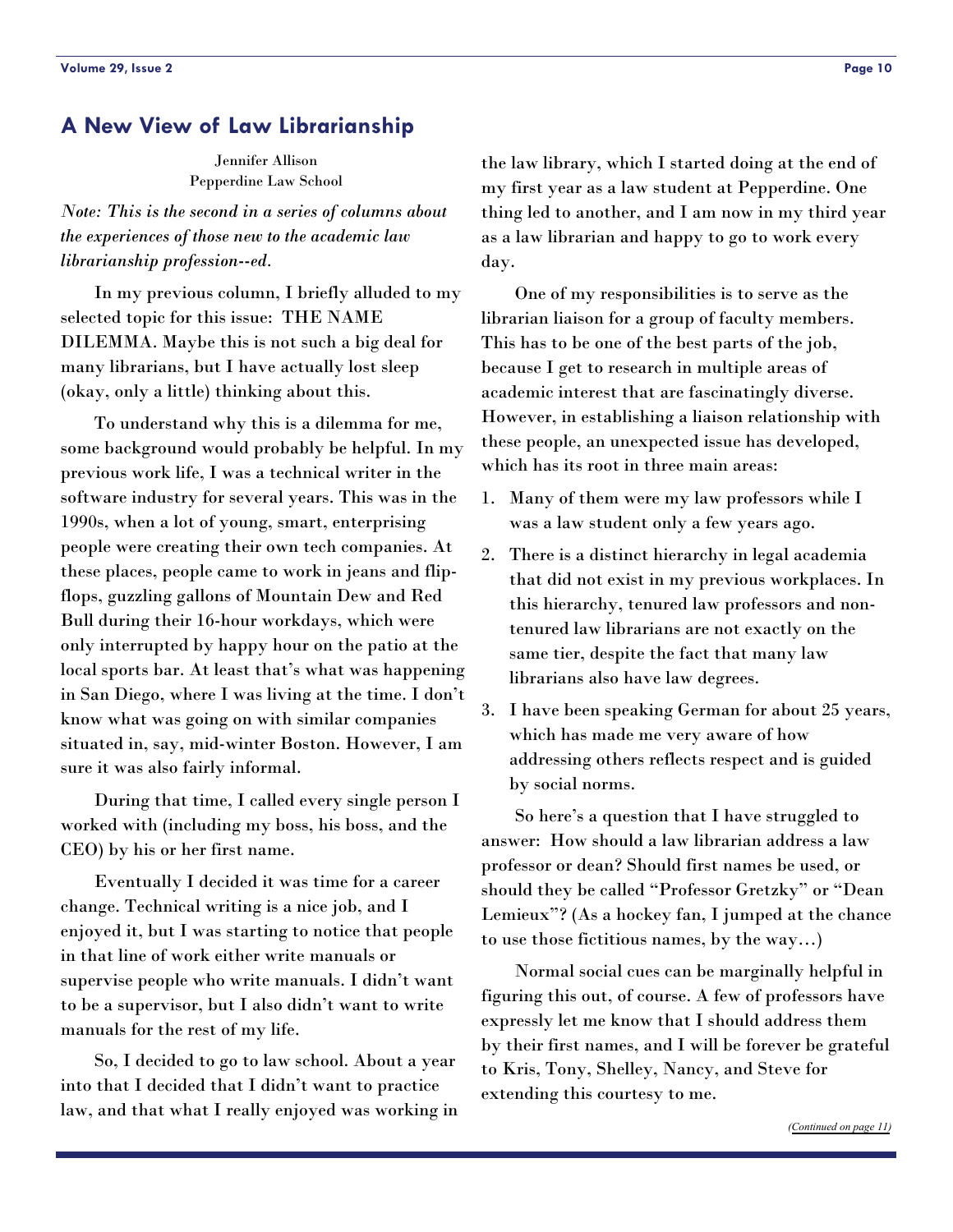#### <span id="page-10-0"></span>**A New View, Cont'd**

 Other professors with whom I frequently work have left me voice mail messages that seem to indicate pretty clearly that they consider us to be on a first-name basis ("Hi, Jennifer, this is Roger…can you call me when you get in please?"). I've had a similar experience with certain professors with whom I've had frequent email exchanges.

 However, as far as the others are concerned, I have absolutely no clue. This leaves me no choice but to use their titles and last names.

 One might wonder what the big deal is about all of this. I have wondered this myself. Although many of the "first-name professors" have told me that they consider me to be a colleague, I am clearly not a colleague to them on the same level as the other members of the law faculty. At first I thought this might be because I am new to the profession. However, other librarians I have talked to have also expressed the same sentiment, which leads me to believe that this might be a common problem.

 I think that this issue might be somewhat reflective of a tendency I have noticed in our profession of academic law librarianship: a perceived or actual lack of respect for our status as professionals. I am not really sure where this comes from, since so many academic law librarians have both a law degree and at least one other graduate degree—in other words, law librarians have similar educational credentials to many law professors.

 Unfortunately, I really don't have any solutions to propose to this dilemma. Personally, I try to focus on maintaining a professional appearance and demeanor, and on doing the best possible research that I can for the professors I support, delivering thorough and well-organized information to them in a timely manner.

 In addition, I take advantage of as many opportunities as possible to interact with the faculty in situations where it would appear that we are on similar ground. For example, every year I pay \$50 to rent a cap and gown and march with the faculty in the law school's commencement ceremony. I do not do this because I love to listen to Pomp and Circumstance. Instead, I do this for two reasons: (1) because our law school's commencement, in which the students I've helped over the years celebrate such a major milestone, is so special to me, and (2) because I feel that it is important for me to be seen in academic regalia, including the J.D. hood that I worked hard to earn, among the faculty. In addition, I go to the swearing-in ceremonies for our students who pass the bar exam, making a point to sit with the professors. Although I enjoy attending all of these events, my motives are also based on image to some degree, and my desire to be viewed as a professional member of the law school community.

 As for the name thing, in the end maybe it's not that big a deal. I have been a librarian for a relatively short amount of time. As my relationships with the professors here evolve, the method by which I address them will likely continue to self-adjust. In addition, I have to admit that I prefer formality and structure in the workplace, both of which are definitely present in a law school. I must say that I always thought it was odd that the CEO in my old company encouraged everyone to call him Eric, and am glad that my days in that environment are behind me. Feel free to contact me at [jennifer.allison@pepperdine.edu](mailto:jennifer.allison@pepperdine.edu) if you have any thoughts on this topic.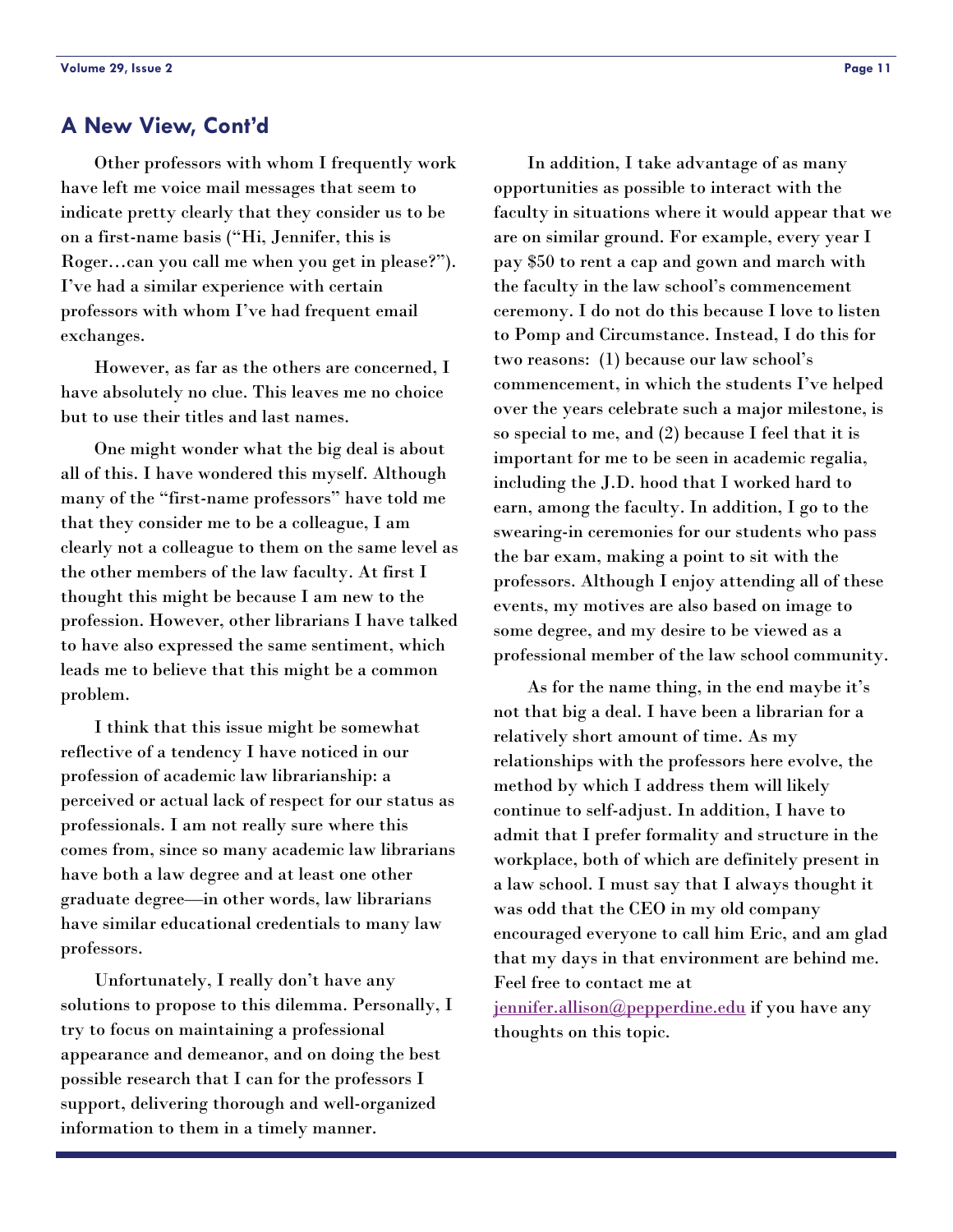#### <span id="page-11-0"></span>**Survey Roundup**

I-Wei Wang UC Berkeley School of Law Library

 This article compiles the results reported from informal surveys circulated via the ALL-SIS listserv from mid-May to December 2009. Questions posed via the forum which received minimal response or which sought qualitative or narrative responses that could not be readily quantified have been omitted.

 In this reporting period, lively discussion was engendered by questions on legal research instruction, and two questions on growing trends relating to "the library as space" – card key access and food and drink policies.

#### **Legal Research Teaching & Materials**

**Question:** Legal research and writing **Summary:** 28 responses; summary below includes only the questions that yielded readily quantifiable responses focusing on first year, basic, or required legal research (LR) courses, disregarding Advanced Legal Research (ALR) or International/ Foreign Legal Research (IFLR) courses. All responses below tabulated by compiler; narrative responses in Word document posted to forum –

- At least one law librarian currently teaching LR courses - 24:
	- All teaching librarians have dual degree 15;
	- Some teaching librarians have dual degree 7;
	- No teaching librarians have dual degree 1.
- Relation with legal writing  $(LW)$  courses:
	- Part of/integrated with/flow from LW 18;
	- Complementary/coordinated with but separate from LW - 6;
	- Freestanding/independent from 4.
- Course duration:
	- Portions of one-semester course 2;
	- Full semester 4;
	- Portions of two semesters 10;
- Two full semesters 6;
- Portions of three semesters 1;
- Varies 2.
- Age of current model for teaching LR:
	- Two years or less 3;
	- Three to five years 6;
	- Six to ten years 10;
	- More than ten years 5.
- Teaching librarians have other public services duties - 24:
	- Teaching considered part of full-time workload - 11;
	- Teaching is in addition to full-time workload - 13.
- Supplemental elective courses on ALR/IFLR mentioned or described - 13.

**Source:** Jeff Woodmansee, Information Services Specialist at University of Arkansas at Little Rock/Pulaski County Law Library.

**Question:** Models for legal research/writing instruction integrated with substantive law **Summary:** 2 requests to post results, and 1 model summarized:

- First-year legal writing is integrated with substantive Criminal Law class;
- Librarians provide a legal research lab as part of program (7 sessions devoted to hands on legal research instruction and assignments).

**Source:** Susan Nevelow Mart, Faculty Services Librarian at University of California Hastings College of the Law Library.

Posted August 19, 2009. Subject: Results: Another Question About LW&R

#### **Faculty/Student Services & Programs**

**Question:** Card key access to library or law school building for students **Summary:** 23 responses –

24/7 access - 10: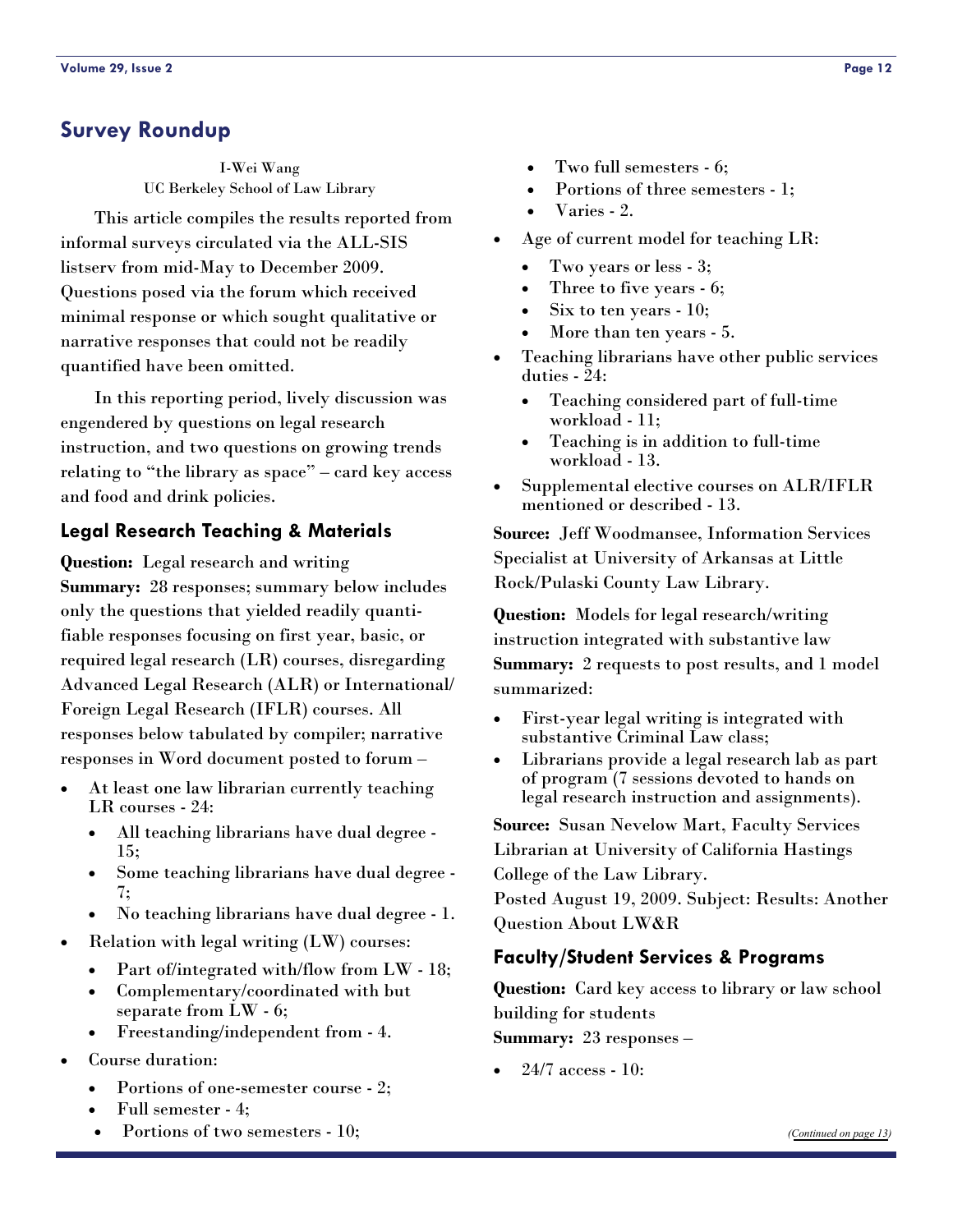# <span id="page-12-0"></span>**Survey Roundup, Cont'd**

- Staff/security after hours?
	- Security (present or make periodic sweeps) 7;
	- Security cameras 7;
	- Security phones directly to campus police 7.
- Theft prevention (e.g., lock down certain wings or camera triggered by gate alarm):
	- 10 reported closing off parts of the collection;
	- 1 school specifically mentioned theft problems;
	- 11 schools specifically mentioned they had not had theft problems.
- Any positive or negative experiences managing the key access system:
	- 3 schools reported technical problems using the system;
	- 7 schools said the system worked fine.

**Source:** Lee F. Peoples, Associate Professor of Law Library Science at Oklahoma City University Law Library.

Posted June 4, 2009. Subject: summary of card key access responses

**Question:** Fellowship opportunities for experienced faculty on sabbatical **Summary:** 

- American Council of Learned Societies: [http://](http://www.acls.org/grants/Default.aspx?id=354) [www.acls.org/grants/Default.aspx?id=354;](http://www.acls.org/grants/Default.aspx?id=354)
- American Society of International Law, Tillar House Sabbatical Fellowship: [http://](http://www.asil.org/job-internship-opportunities.cfm) [www.asil.org/job-internship-opportunities.cfm;](http://www.asil.org/job-internship-opportunities.cfm)
- Bellagio Center, by the Rockefeller Foundation: [http://www.rockfound.org/](http://www.rockfound.org/bellagio/bellagio.shtml) [bellagio/bellagio.shtml](http://www.rockfound.org/bellagio/bellagio.shtml);
- Berkeley Law Senior Visiting Scholars: [http://](http://www.law.berkeley.edu/62.htm) [www.law.berkeley.edu/62.htm](http://www.law.berkeley.edu/62.htm);
- Columbia Law School Visiting Scholar and Research Fellow Program: [http://](http://www.law.columbia.edu/center_program/intl_progs/Visiting_Schol) [www.law.columbia.edu/center\\_program/](http://www.law.columbia.edu/center_program/intl_progs/Visiting_Schol) [intl\\_progs/Visiting\\_Schol;](http://www.law.columbia.edu/center_program/intl_progs/Visiting_Schol)
- Cornell University Law School Visiting Scholars: [http://www.lawschool.cornell.edu/](http://www.lawschool.cornell.edu/international/faculty_scholars/scholar_application.cfm) [international/faculty\\_scholars/](http://www.lawschool.cornell.edu/international/faculty_scholars/scholar_application.cfm) [scholar\\_application.cfm](http://www.lawschool.cornell.edu/international/faculty_scholars/scholar_application.cfm);
- Flinders University (Australia): [http://](http://www.flinders.edu.au/ehlt/law/research-activities/visiting-scholar-program.cfm) [www.flinders.edu.au/ehlt/law/research](http://www.flinders.edu.au/ehlt/law/research-activities/visiting-scholar-program.cfm)[activities/visiting-scholar-program.cfm](http://www.flinders.edu.au/ehlt/law/research-activities/visiting-scholar-program.cfm) (original link updated by compiler);
- Fulbright Distinguished Chairs Program: [http://www.cies.org/Chairs/;](http://www.cies.org/Chairs/)
- Fulbright Scholars (traditional Fulbright program): [http://www.cies.org/us\\_scholars/](http://www.cies.org/us_scholars/us_awards/) [us\\_awards/;](http://www.cies.org/us_scholars/us_awards/)
- Georgetown Law Visiting Researcher Program (fee waivers are often granted):  $\frac{http://}{http://}$  $\frac{http://}{http://}$  $\frac{http://}{http://}$ [www.law.georgetown.edu/intl/vsvr.htm](http://www.law.georgetown.edu/intl/vsvr.htm);
- Guggenheim Foundation: [http://www.gf.org/](http://www.gf.org/about-the-foundation/the-fellowship/) [about-the-foundation/the-fellowship/](http://www.gf.org/about-the-foundation/the-fellowship/);
- Princeton University Law and Public Affairs Fellows Program: [http://lapa.princeton.edu/](http://lapa.princeton.edu/fellowships.php) [fellowships.php](http://lapa.princeton.edu/fellowships.php);
- Melbourne Law School Visiting Scholar Program: [http://www.law.unimelb.edu.au/](http://www.law.unimelb.edu.au/index.cfm?objectId=618808F4-B0D0-AB80-E2306D277856CA25) [index.cfm?objectId=618808F4-B0D0-AB80-](http://www.law.unimelb.edu.au/index.cfm?objectId=618808F4-B0D0-AB80-E2306D277856CA25) [E2306D277856CA25](http://www.law.unimelb.edu.au/index.cfm?objectId=618808F4-B0D0-AB80-E2306D277856CA25) (original link updated by compiler);
- Northwestern Law Visiting Scholars: [http://](http://www.law.northwestern.edu/faculty/visitingscholar.html) [www.law.northwestern.edu/faculty/](http://www.law.northwestern.edu/faculty/visitingscholar.html) [visitingscholar.html;](http://www.law.northwestern.edu/faculty/visitingscholar.html)
- Swiss Institute of Comparative Law, Van Calker Fellow: [http://isdc.ch/en/institut.asp/4-](http://isdc.ch/en/institut.asp/4-0-10310-5-4-0/)  $0-10310-5-4-0/$  (original link updated by compiler);
- University of South Carolina, Charles Knowlton Law and Liberal Arts Visiting Scholar: <http://law.sc.edu/knowlton/>;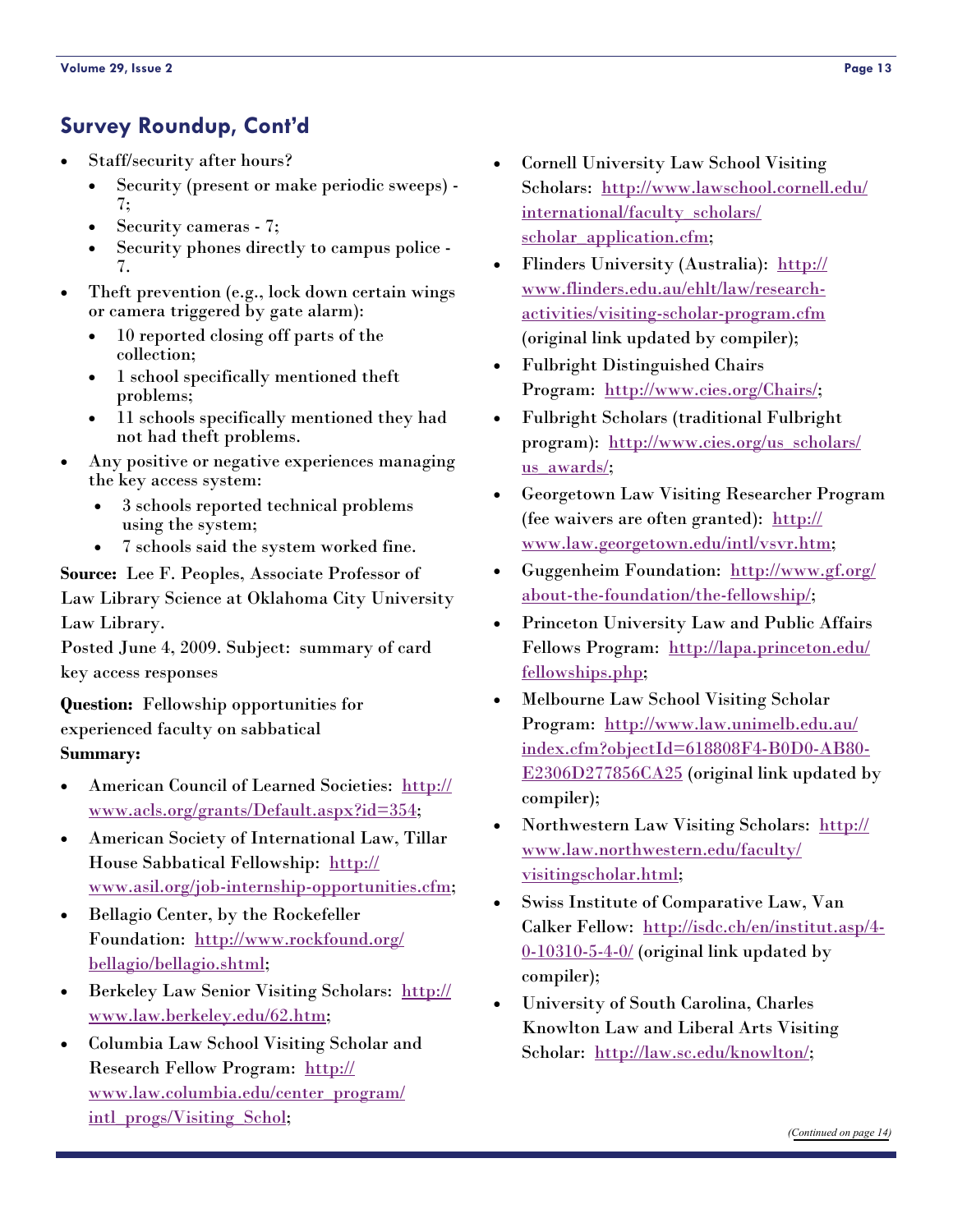# <span id="page-13-0"></span>**Survey Roundup, Cont'd**

- Resources for finding fellowship and grant information:
	- The Community of Science (searchable, subscription-based database): [http://](http://www.cos.com/) [www.cos.com/](http://www.cos.com/);
	- SPIN (from InfoEd, subscription-based search program): [http://www1.infoed.org/](http://www1.infoed.org/modules/grantsAndContracts.cfm) [modules/grantsAndContracts.cfm](http://www1.infoed.org/modules/grantsAndContracts.cfm) (original link updated by compiler);
	- SSRN weekly professional announcements, for example LSN Professional Announcements: [http://www.ssrn.com/](http://www.ssrn.com/update/lsn/lsnann/lsn_ann.html#Grants) [update/lsn/lsnann/lsn\\_ann.html#Grants](http://www.ssrn.com/update/lsn/lsnann/lsn_ann.html#Grants) (sample link added by compiler).

**Source:** Karen L. Wallace, Circulation/Reference Librarian and Professor of Librarianship at Drake University Law Library.

Posted July 6, 2009. Subject: Fellowship opportunities for senior faculty

**Question:** Faculty research services

**Summary:** ~16 responses (details and narrative in Word document posted to forum) –

- 11 respondents with job titles that included the term Faculty Services;
- Portion of duties devoted to faculty research: range of 20-100%:
	- Varies by season: 3;
	- $\bullet$  20-39%: 5;
	- $\bullet$  40-59%: 2:
	- $\bullet$  60-79%: 2;
	- 80-100%: 3.
- # of faculty supported: range of 40-120 faculty; activity level varies from very few to 50%;
- # of adjuncts and level of service provided: range of 12 - 150+ adjuncts:
	- Differences in outreach, including use of liaisons: 6;
	- Differences in level of service offered: 5;
	- Differences in usage by adjuncts: 5.
- Use of students for faculty research:
	- No students: 4;
	- $\bullet$  1 3 students: 9:
	- 5 or more: 1;
	- Types of students: law students 9; library students - 1.
- Use of faculty liaisons: Yes, same as reference service - 11; no liaisons - 3;
- Document delivery associated with faculty research: Yes - 15; no - 1;
- Challenges:
	- Staffing and balancing workload: 7;
	- Marketing: 4;
	- Quality of contact/collegiality with faculty: 3;
	- Training/managing students: 2.

**Source:** Ellen Platt, Senior Reference Librarian at Heafey Law Library, Santa Clara University. Posted July 15, 2009. Subject: Results for Faculty Services inquiry

**Question:** Food and drink policies **Summary:** 25 responses (details in Excel spreadsheet posted to forum) –

- Drinks allowed, but no food: 8;
- Drinks allowed, snacks allowed: 7;
- Drinks allowed, some foods allowed: 4;
- Drinks, Food Okay: 6.

**Source:** Robert M. Linz, Associate Director & Head of Public Services at University of Colorado Law School William A. Wise Law Library. Posted November 25, 2009. Subject: Food and Drink Policy Reply Summary

# **Collection Management & Cataloging**

**Question:** Bindery policy/procedure changes **Summary:** 16 responses (details and narrative posted to forum) –

Budget reasons mentioned: 10; Space/usage considerations: 3; Efficiency/redundancy: 3; No policy changes (yet): 3.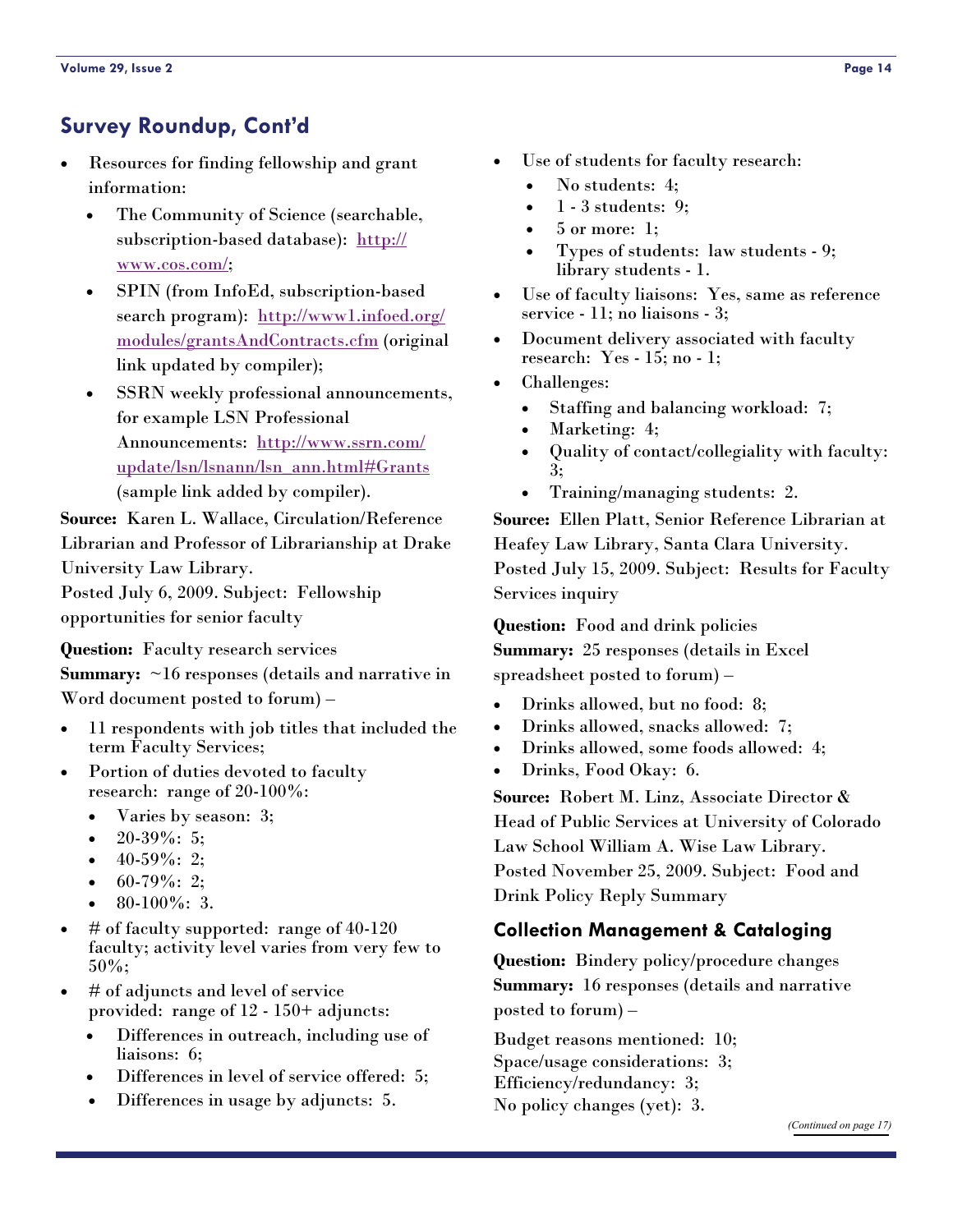#### <span id="page-14-0"></span>**A Law Librarian in the Dark**

Yasmin Alexander Barbara and Maurice A. Deane Law Library, Hofstra University School of Law

 Happy 2010 and welcome to A Law Librarian in the Dark . Now in its second year, this column discusses movies for law librarians and law library feature film collections. Movies about lawyers, law schools, litigation, famous trials, crime and punishment, or movies that contain "legal themes" are all possible topics. If you have a DVD title that you would like me to review, e-mail me at lawyea@hofstra.edu.

 In this issue, I will be discussing a Russian adaptation of the classic 12 Angry Men. Simply titled 12, this movie is about a jury charged with deciding the fate of a young Chechen boy accused of murdering his adoptive father. Although 12 closely parallels the plot of 12 Angry Men, it is very much about Russia – both its history and its current state.

 The movie begins with a jumble of disconnected images – the bodies of fallen soldiers, a pair of feet scurrying down stairs, a young boy riding a bike. The images pause momentarily for a title card reading "seek the truth not in the mundane details of daily life but in the essence of life itself" and then the images resume. Out of this chaos of color and sound emerges the voice of a judge charging a jury – "the decision must be unanimous," she says.

 Soon we meet the jury charged with deciding whether or not the boy will spend the rest of his life in prison. Twelve middle aged men are brought into an old gymnasium to deliberate. At first, the decision seems simple – the bailiff quips "you'll be done in twenty minutes" before leaving them. The jurors are eager to finish quickly. One juror hopes to be on time for his business lunch while another explains that he has scheduled a tour for that day.

However, when one of the twelve jurors votes "not guilty", everything changes.

 The jurors are baffled by the "not guilty" vote and express their hostility towards it. The dissenter, a soft spoken scientist, explains "But we're talking about a human being. And we just put up our hands and that's it?" When the others demand to know what he wants, he explains, "Well, to talk at least". And so the jurors begin to talk and out of these conversations the histories and personalities of twelve very different people develop.

 The dissenting juror begins the conversations by telling a personal story of his own alcoholism and salvation. He explains that he would have died had it not been for one person taking the time to notice him and believes that everyone deserves the same. One by one, the other jurors explain their own thoughts about the accused boy and also tell their own personal stories. One man tells a story of romance between his father and the wife of an SS officer. Another man tells the story of how he came from the Caucasus to begin his medical education. Least likeable is the racist, anti -Semitic cab driver who calls the Chechen boy a "savage". He tells the story of feeling like an alien in his own city. Through these stories, we get a sense of the complicated history of Russia.

 Slowly, the jury begins to gain sympathy for the boy and start asking questions about the trial. Why did his lawyer not defend him vigorously? Was the knife used in the murder really so special?

 Woven in with scenes of the jury are flashbacks from the Chechen boy's childhood. We learn about his village in Chechnya. We learn about the ethnic conflicts that plagued the area, the death of his parents during the Chechen war, and his subsequent adoption by a Russian soldier.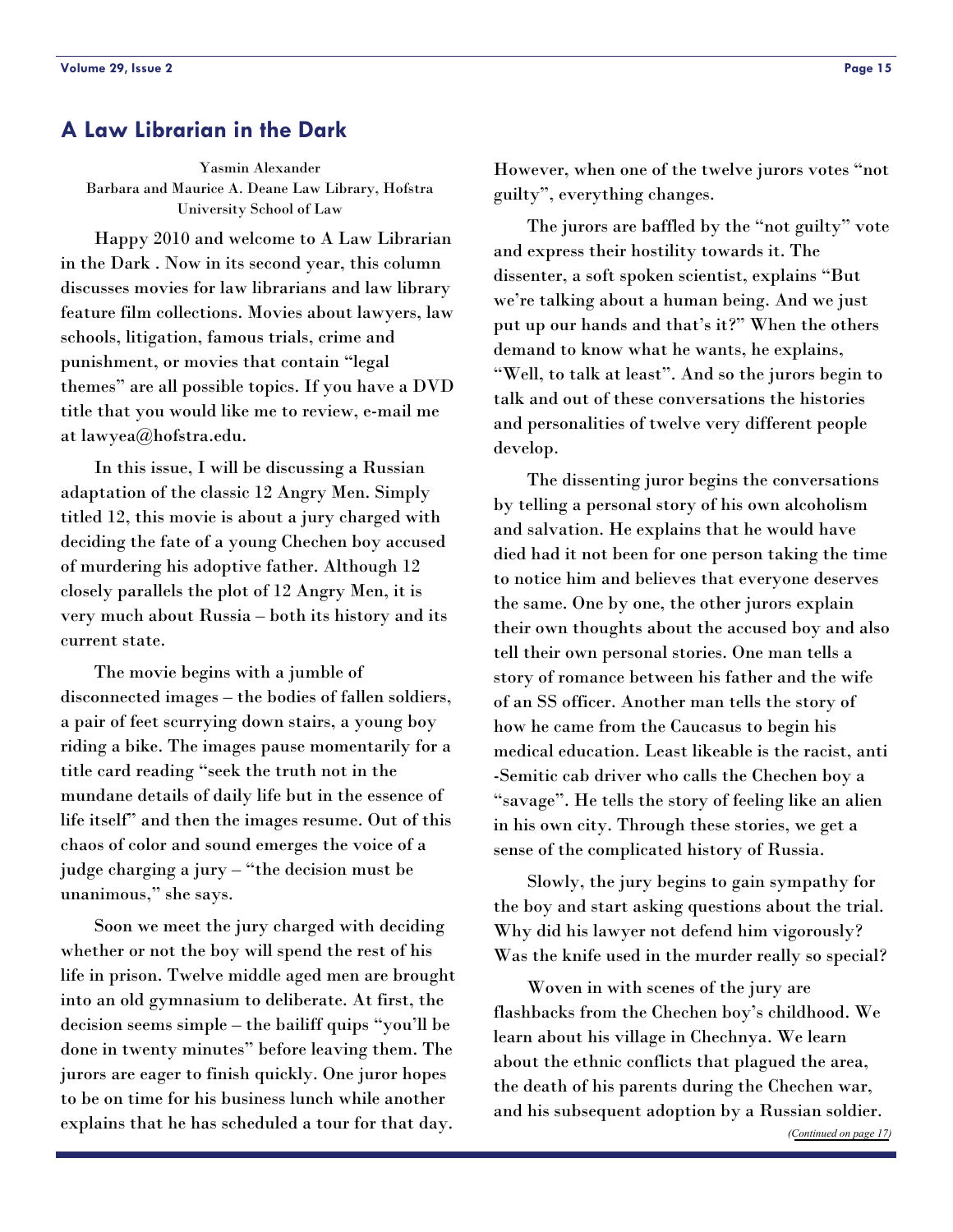# <span id="page-15-0"></span>**Chair, Cont'd**

#### **ALL-SIS Reception & Awards Ceremony**

 Shrinking budgets are now a way of life in our profession and sponsorship dollars for annual meeting events are no exception. Thank you to all who completed the ALL-SIS Reception & Awards Planning Survey so that the event's budget allocation can be spent according to the membership's preferences. The survey results show the membership's preference for holding the ALL-SIS Reception & Awards Ceremony onsite at the conference hotel with cash bar and food. Member priorities identified revolve around convenience and logistics. The reception will be held at the conference hotel for the 2010 Annual Meeting. The event venue may change from year-to-year depending on the budget and the location. Thank you, LexisNexis, for your generous contribution of sponsorship dollars for this event.

#### **Nominations for ALL-SIS Awards**

 Please pause for a moment and consider SIS members you've encountered that are deserving of an ALL-SIS Award. The awards are:

- Frederick Charles Hicks Award for Outstanding Contributions to Academic Law Librarianship.
- The ALL-SIS Outstanding Article Award
- The ALL-SIS Outstanding Service Award

[Criteria](http://www.aallnet.org/sis/allsis/awards/criteria.asp) for the awards are available on the Awards Committee website. Remember to keep the **new March 1st deadline** in mind.

 The Executive Board has been very active during the first half of the year and we look forward to the second half. Please contact me if you have ideas, concerns, or questions.

Best Wishes for the New Year!

-Beth

#### **New Member Spotlight**



Vicki Steiner has worked at the UCLA School of Law, Law Library since August 2007. From August 2007 to October 2008, Vicki served as the Assistant Director for the Law Library's Scholarly Support and Research

Assistant Program, in which capacity she helped hire, train, and supervise student research assistants. Vicki currently is a reference librarian in the Law Library: a position she loves for its ability to allow her to assist law students, faculty, and pro se litigants with their research needs, as well as for the opportunities the position affords for teaching and incorporating emerging technologies into the offering of traditional library services.

 Before returning to the Law School in 2007, Vicki co-founded the law firm of Collum & Steiner, LLP, where her law practice focused on appellate advocacy, intellectual property, family law, and legal representation in the context of social justice movements. While a student at the UCLA School of Law, Vicki became involved with legislative advocacy to advance the interests of animals and to increase the opportunities of persons with disabilities. As a student, Vicki co-authored opinion letters concerning the cruelty inherent in performances involving wild animals and legislation implicating animal protection issues, as well as co-authored a local ordinance banning the practice of de-clawing cats. Vicki continues to serve as advisor to UCLAW's animal advocacy and law program. In 2005, 2006, and 2007, Vicki was named a "Southern California Super Lawyer–Rising Star" by the publishers of Los Angeles Magazine and The Journal for Law and Politics.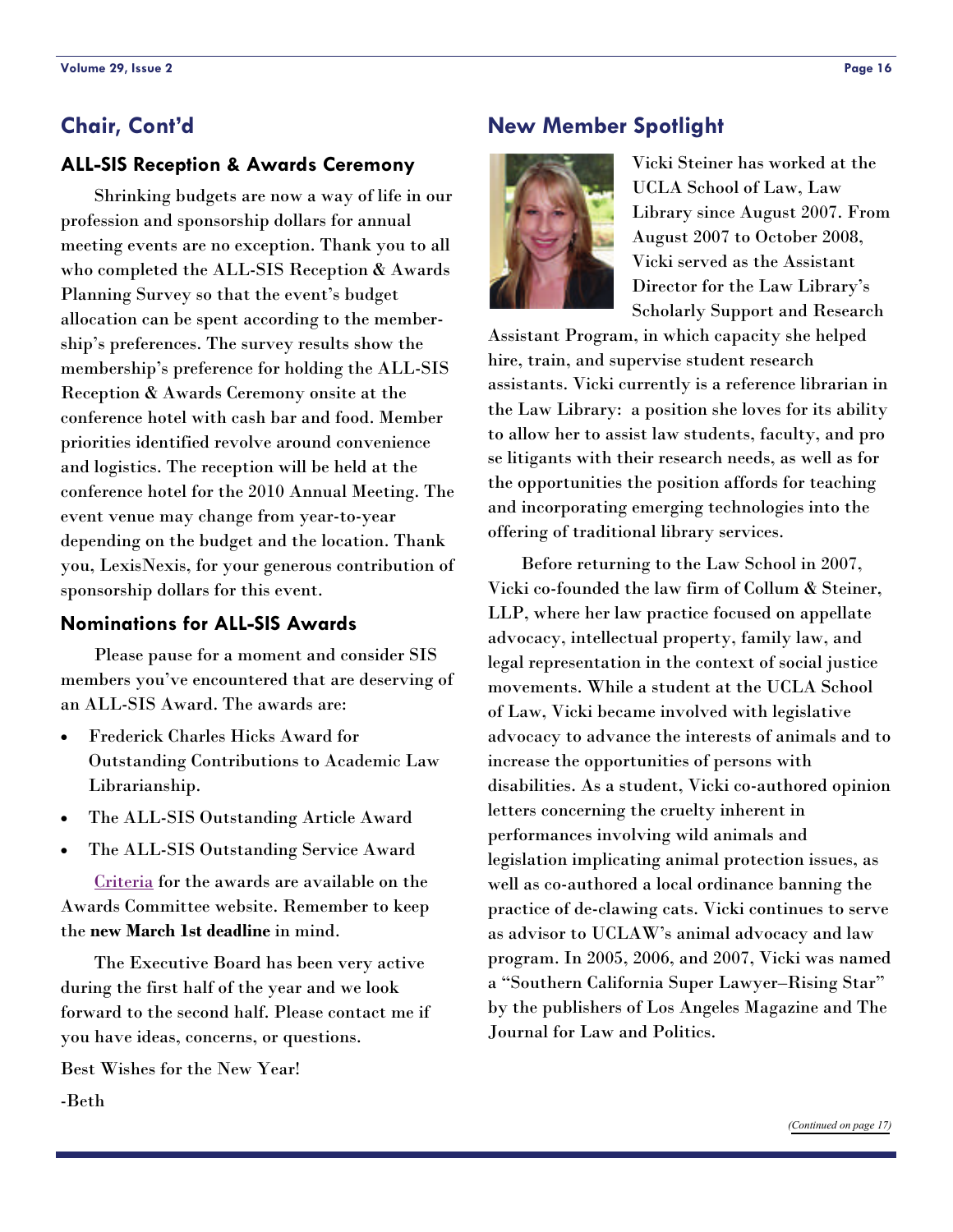# <span id="page-16-0"></span>**Survey Roundup, Cont'd**

**Source:** Courtney Selby, Collection Development/ Instructional Services Librarian at the Mabee Legal Information Center, University of Tulsa. Posted June 14, 2009. Subject: binder changes survey--summarized results

#### **New Publications, Resources & Technologies**

**Question:** Repository or other systems for publishing open access journals **Summary:** 7 responses –

- 3 libraries: their journals are not open access;
- 2 libraries: journals post issues as PDF files on law school server;
- 1 library: school uses Open Journal Systems (OJS) for their journals; respondent also thought one other institution may use Sharepoint for online versions;
- 1 library: project to put all back issues on school's Digital Commons.

**Source:** Michelle Pearse, Bibliographer for Anglo-American Law at Harvard Law School Library. Posted June 30, 2009. Subject: FW: law school journals

# **JSTOR/SSRN, Cont'd**

Many of these articles are often freely available from SSRN. Another advantage is the availability of articles in subject areas related to the law such as corporate governance, political science, economics, financial economics, health economics, entrepreneurship research and policy, social insurance, and philosophy. The deepening of the social sciences and humanities subject areas within the SSRN database is expected to grow in the future and should add benefit, context, and perspective to the needs of the legal researcher.

 Law students and new law graduates often search for case law online without having context. No matter what database they use to retrieve the case law or secondary source they use to help them establish context and perspective, they often overlook JSTOR and SSRN. Many do not they exit unless they have written a thesis or peer review material. The two resources can be used to help them further their research needs especially with complex issues.

# **In the Dark, Cont'd**

As the film progresses, the boy transforms from merely being an accused prisoner to being a person with a full and tragic history.

 If you are looking for an extensive conversation about legal procedure, evidence, or even the jury system, you won't find it in this movie. These topics are certainly present, but serve as a frame for the personal histories of the characters. What you do find in this movie are glimpses into the Russian past and present and the different types of lives that have lived through it.

 The 12DVD was released in July 2009 by Sony Pictures.

#### **New Member, Cont'd**

 Vicki holds a B.A. from UC Irvine in English, completed Ph.D. coursework in Comparative Literature at UC Irvine, and earned her J.D. from the UCLA School of Law in 2003. She is expected to receive her M.L.I.S. from San Jose State University's School of Library and Information Science this year.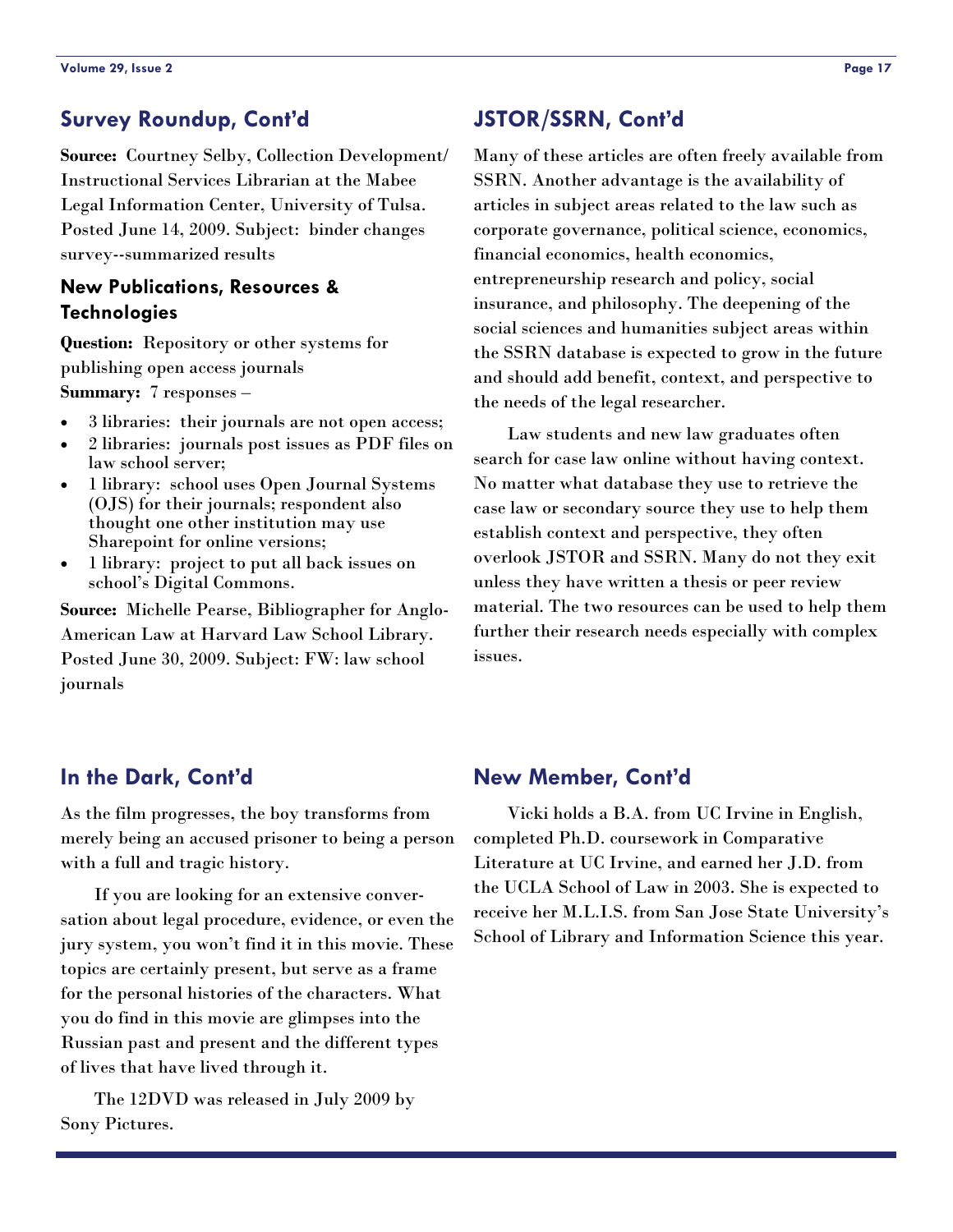#### <span id="page-17-0"></span>**Member News**

Sue Kelleher Texas Tech University Law Library

#### **Events & Awards**

**Sara Lowe**, Assistant Professor and Reference Librarian at the **Drake University Law Library**, received a Community Betterment Grant from Prairie Meadows for the storage and exhibition of the recently established Drake Law School Archives.

The staff and administration of **MacMillan Law Library** are pleased to announce the launch of its new website. If you go to<http://library.law.emory.edu/>, you will see the new site. The new website is a much more attractive, dynamic, and functionally streamlined experience for visitors to the Emory Law Library's site.

**Susan Nevelow Mart, UC Hastings College of Law**, received an AALL Wolters Kluwer Law & Business Grant to continue her research On the Effects of Automation on Digest and Citator Results in Westlaw and Lexis. This will allow her to hire law students to help with the research so she can increase the number of cases compared from ten to one hundred.

#### **New Positions and Promotions**

**California Western School of Law** is pleased to announce that **Ian Kipnes** is joining the reference staff. Ian will also have significant acquisitions responsibilities in his new position. Ian has a JD from California Western School of Law and recently received his MLIS from Drexel.

**Deborah McGovern** is the new Emerging Technology Librarian at **Charleston School of Law**. She started work in mid-November. Prior to accepting the job at Charleston, she was the Emerging Technology Librarian at Nova Southeastern University's Shepard Broad Law Center. Deborah has a JD from University of Florida and an MLIS from Florida State University.

**Melissa Strickland** is the new Reference and Instructional Services Librarian at **Charleston School of Law**, her first Librarian position. She began working in December after receiving her MLS from the University of North Texas this past August. Her JD is from the University of Houston and she practiced law in Texas for several years.

**Jessica de Perio Wittman** has joined the staff of the Louis L. Biro Law Library at the **John Marshall Law School** in Chicago as Distance Education Librarian. Wittman came from the University of Florida where she taught an Advanced Legal Research distance learning class. Wittman will work with John Marshall faculty as they begin to offer an eClass Distance Education Program. This semester, John Marshall has employee benefits, intellectual property, and information technology and privacy law on-line classes.

**Linda M. Ryan**, former Director of the Rittenberg Law Library of **St. John's University**, New York, became Associate Dean for Administration and Associate Professor of Health Informatics for the School of Health Related Professions, University of Medicine and Dentistry of New Jersey in September 2009.

**Susan Goldner, University of Arkansas at Little Rock Law Library**, is now the Executive Director of the Mid-America Law Library Consortium (MALLCO). She also serves as the library Information Systems Librarian. The library has a new position, Catalog/Reference Librarian, which Michele Thomas, a recent law school and library school graduate, has filled.

**Jocelyn Kennedy** was the Faculty Services Librarian in the Reference Department but received a promotion to be the Head of Circulation in the **University of Michigan Law Library**, effective November 1, 2009. Jocelyn will be continuing to work as a reference librarian. This promotion reflects Jocelyn's superlative work and professionalism.

In November 2009, **Ann Hemmens** joined the **University of New Mexico Law Library** as Assistant Director for Public Services and Associate Professor of Law Librarianship. Previously, Ann was a Reference Librarian and the Assistant Librarian for Reference Services at the University of Washington Gallagher Law Library.

The **Daniel F. Cracchiolo Law Library, James E. Rogers College of Law, The University of Arizona**, has three new library fellows: **Cynthia Condit**, a graduate of the Rogers College of Law; **Steven Ellis**, a graduate from the University of San Diego School of Law; and **Thomas J. Striepe**, a graduate from Arizona State University Sandra Day O'Connor College of Law, recently started their studies at The University of Arizona's School of Information Resources and Library Science. **Lee Van Duzer**, one of last year's fellows, has left for a position as the Branch Librarian at the U.S. Federal Court in San Jose, California.

**Karen Skinner** has joined the **University of Southern California (USC) Gould School of Law Library** as Law Librarian – Research Services. Last May, Karen received her Master of Library Science from Indiana University. Her other degrees include a B.A. in Criminology and International Studies from The Ohio State University, a J.D. from Capital University, and a Master of Science in Sports Management from University of Massachusetts. While working on her M.L.S., Karen worked in the public services department at the Indiana University Law Library. From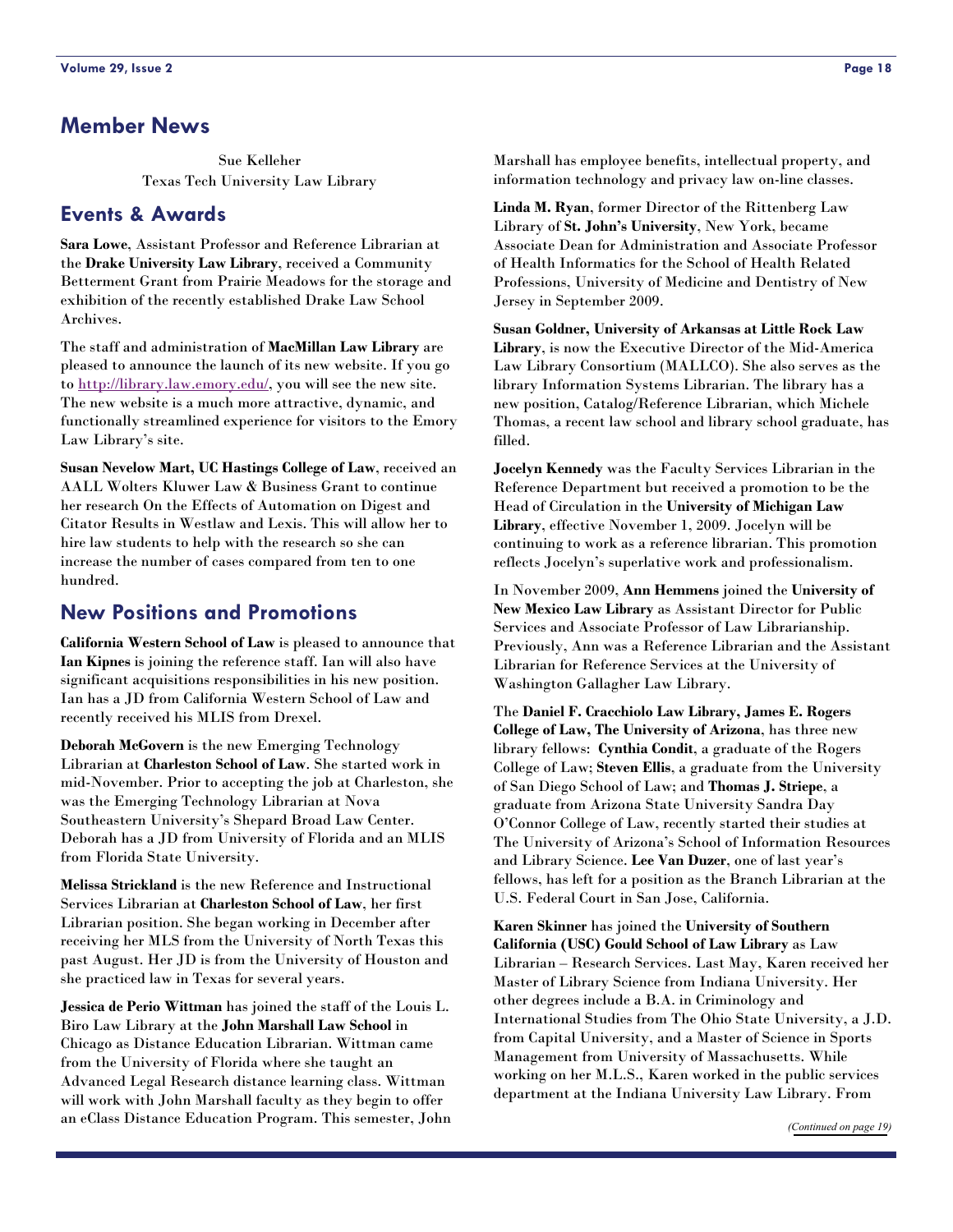# **Member News, Cont'd**

2001-2005, Karen worked as a litigation associate for Porter Wright Morris & Arthur LLP in Columbus, OH.

#### **Publications/Presentations**

The book, *Life in the Law: Service & Integrity* (BYU Press, 2009), was recently co-edited by **Galen L. Fletcher**, Faculty Services Librarian at the Howard W. Hunter Law Library at **Brigham Young University**. The book is a collection of talks and essays on being an ethical legal professional.

**Sara Lowe**, Assistant Professor and Reference Librarian at the **Drake University Law Library**, recently had an article accepted for publication by *College & Undergraduate Libraries*. The article, co-authored with Sean Stone, Pharmacy/Science Librarian at Drake University Cowles Library, is entitled "Testing Lesniaski's Revised Brief Test" and will be published Spring 2010.

**Joel Fishman**, Assistant Director for Lawyer Services, **Duquesne University Center for Legal Information/Allegheny County Law Library**, published the following books and articles:

- Co-edited *Allegheny County Discovery Opinions Volume 7 (2005-2009)*;
- Index to the *Pennsylvania Bar Association Quarterly* Volumes 1-80 (1929-2009);
- Co-author, 2010 pocket part of *Bisel's New Jersey Municipal Lawsource*;
- Bibliography (pp.87-93), 2010 pocket part, Gormley et al., *The Pennsylvania Constitution: A Treatise on Rights and Liberties*;
- *Matthew Hale (1609-1676): Four Hundredth Anniversary*, 15 LH&RB Newsletter 1 (Fall 2009);
- *Seven Pennsylvania Lawyers, Seven ABA Presidents*, 32 Pennsylvania Lawyer 23 (Jan-Feb. 2009).

**Mark Podvia**, from **The Dickinson School of Law of the Pennsylvania State University**, co-authored *The Citizen's Guide to a Modern Constitutional Convention*, published by the Pennsylvania Constitutional Convention Commission. Dr. Kerry Moyer of the Civic Research Alliance was his coauthor.

**Robert H. Hu, St. Mary's University School of Law**, recently published *Protecting Intellectual Property in China: A Selective Bibliography and Resource for Research*, 101 Law Library Journal 485 (2009).

**Fred Shapiro**'s book, *The Yale Book of Quotations*, was the subject of an interview on National Public Radio "All Things Considered," among other media coverage. He also published an article on movie quotations in *The Yale Book of Quotations* in the *New York Times Magazine*, Jan. 17, 2010.

#### **Retirements**

**Ann Puckett, Alexander Campbell King Law Library University of Georgia**, will be retiring after more than 30 years in law libraries. Her last day will be June 30, 2010. Her accomplishments in libraries and elsewhere will be remembered and appreciated. More details are located in her profile at www.lawsch.uga.edu/profile/e-ann-puckett.

**Ms. Sandy Keller**, Evening/Weekend Reference Librarian for the **University of Iowa Law Library**, retired after nearly 30 years of service to the institution. All of the staff trust that the world will be a little bit greener, since Sandy will have more time to devote to her favorite hobby! We wish her all the best.

**Please send future submissions for the** *ALL-SIS Member News Column* **to Sue Kelleher, sue.kelleher@ttu.edu.**